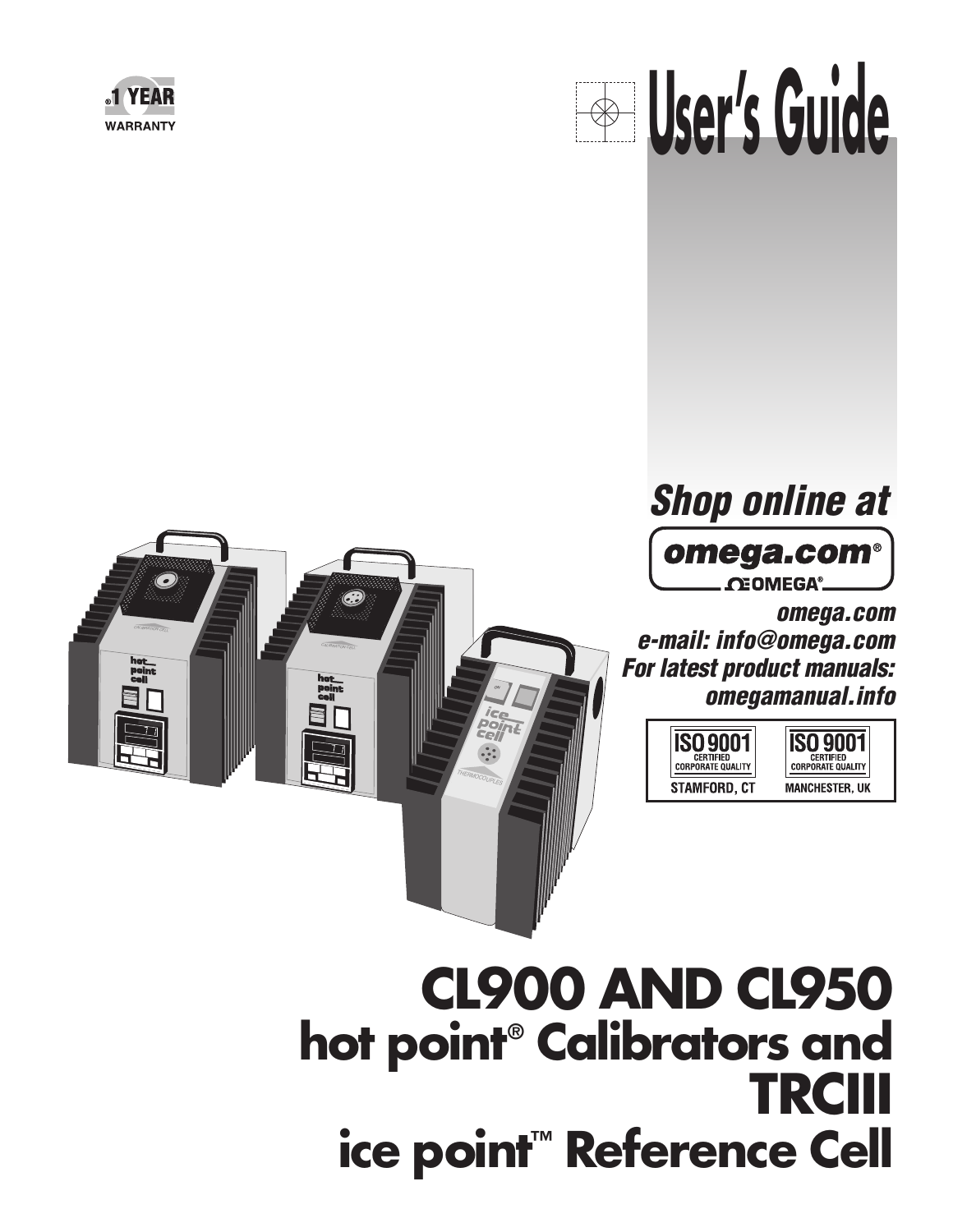

# **OMEGAnet<sup>®</sup> Online Service Internet e-mail<br>
omega.com info@omega.com**

**omega.com info@omega.com**

# **Servicing North America:**

| <b>U.S.A.:</b><br>ISO 9001 Certified                                                                    | Omega Engineering, Inc., One Omega Drive, P.O. Box 4047<br>Stamford, CT 06907-0047 USA<br>Toll Free: 1-800-826-6342<br>TEL: (203) 359-1660                                             |                                                        |
|---------------------------------------------------------------------------------------------------------|----------------------------------------------------------------------------------------------------------------------------------------------------------------------------------------|--------------------------------------------------------|
|                                                                                                         | FAX: (203) 359-7700                                                                                                                                                                    | e-mail: info@omega.com                                 |
| Canada:                                                                                                 | 976 Bergar<br>Laval (Quebec), H7L 5A1 Canada<br>Toll-Free: 1-800-826-6342<br>FAX: (514) 856-6886                                                                                       | TEL: (514) 856-6928<br>e-mail: info@omega.ca           |
|                                                                                                         | For immediate technical or application assistance:                                                                                                                                     |                                                        |
|                                                                                                         | U.S.A. and Canada: Sales Service: 1-800-826-6342/1-800-TC-OMEGA®<br>Customer Service: 1-800-622-2378/1-800-622-BEST®<br>Engineering Service: 1-800-872-9436/1-800-USA-WHEN®            |                                                        |
| Mexico/<br><b>Latin America</b>                                                                         | En Español: 001 (203) 359-7803<br>info@omega.com.mx                                                                                                                                    | FAX: 001 (203) 359-7807<br>e-mail: espanol@omega.com   |
|                                                                                                         | <b>Servicing Europe:</b>                                                                                                                                                               |                                                        |
| <b>Benelux:</b>                                                                                         | Managed by the United Kingdom Office<br>Toll-Free: 0800 099 3344<br>FAX: +31 20 643 46 43                                                                                              | TEL: +31 20 347 21 21<br>e-mail: sales@omegaeng.nl     |
| <b>Czech Republic:</b>                                                                                  | Frystatska 184<br>733 01 Karviná, Czech Republic<br>Toll-Free: 0800-1-66342<br>FAX: +420-59-6311114                                                                                    | TEL: +420-59-6311899<br>e-mail: info@omegashop.cz      |
| France:<br>Managed by the United Kingdom Office<br>Toll-Free: 0800 466 342<br>FAX: +33 (0) 130 57 54 27 |                                                                                                                                                                                        | TEL: +33 (0) 161 37 29 00<br>e-mail: sales@omega.fr    |
| Germany/Austria:                                                                                        | Daimlerstrasse 26<br>D-75392 Deckenpfronn, Germany<br>Toll-Free: 0800 6397678<br>FAX: +49 (0) 7056 9398-29                                                                             | TEL: +49 (0) 7056 9398-0<br>e-mail: info@omega.de      |
| <b>United Kingdom:</b><br><b>ISO 9001 Certified</b>                                                     | OMEGA Engineering Ltd.<br>One Omega Drive, River Bend Technology Centre, Northbank<br>Irlam, Manchester M44 5BD United Kingdom<br>Toll-Free: 0800-488-488<br>FAX: +44 (0) 161 777-6622 | TEL: +44 (0) 161 777-6611<br>e-mail: sales@omega.co.uk |

It is the policy of OMEGA Engineering, Inc. to comply with all worldwide safety and EMC/EMI regulations that apply. OMEGA is constantly pursuing certification of its products to the European New Approach Directives. OMEGA will add the CE mark to every appropriate device upon certification.

The information contained in this document is believed to be correct, but OMEGA accepts no liability for any errors it contains, and reserves the right to alter specifications without notice.

**WARNING:** These products are not designed for use in, and should not be used for, human applications.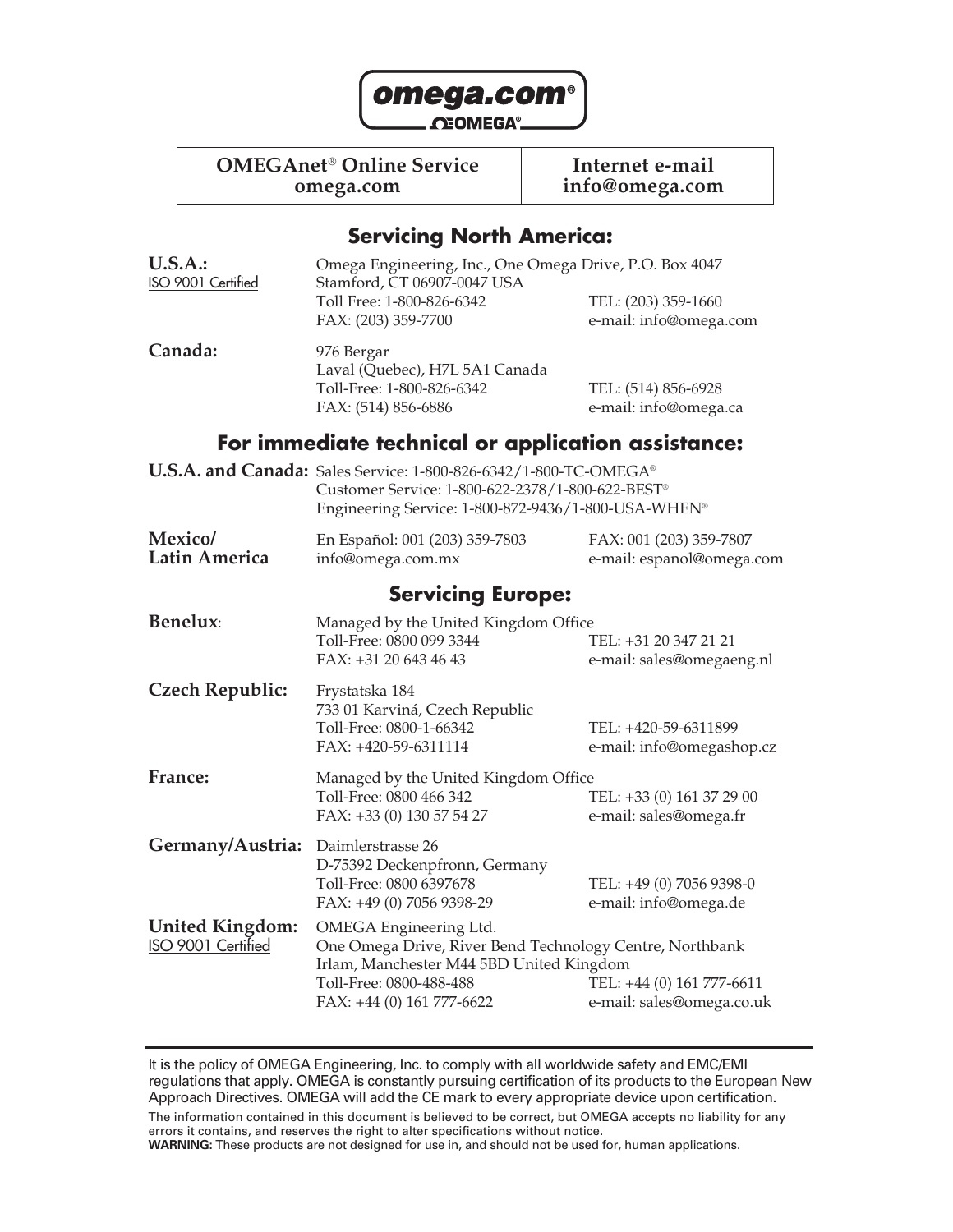# TABLE OF CONTENTS<br>CL900 & CL950 hot point CALIBRATOR

| <b>SECTION</b>                                              | <b>PAGE</b> |
|-------------------------------------------------------------|-------------|
|                                                             |             |
|                                                             |             |
|                                                             |             |
|                                                             |             |
|                                                             |             |
|                                                             |             |
|                                                             |             |
|                                                             |             |
| SECTION 8 SOLID INSERT DRILLING INFORMATION (CL900 ONLY) 15 |             |
|                                                             |             |
|                                                             |             |
|                                                             |             |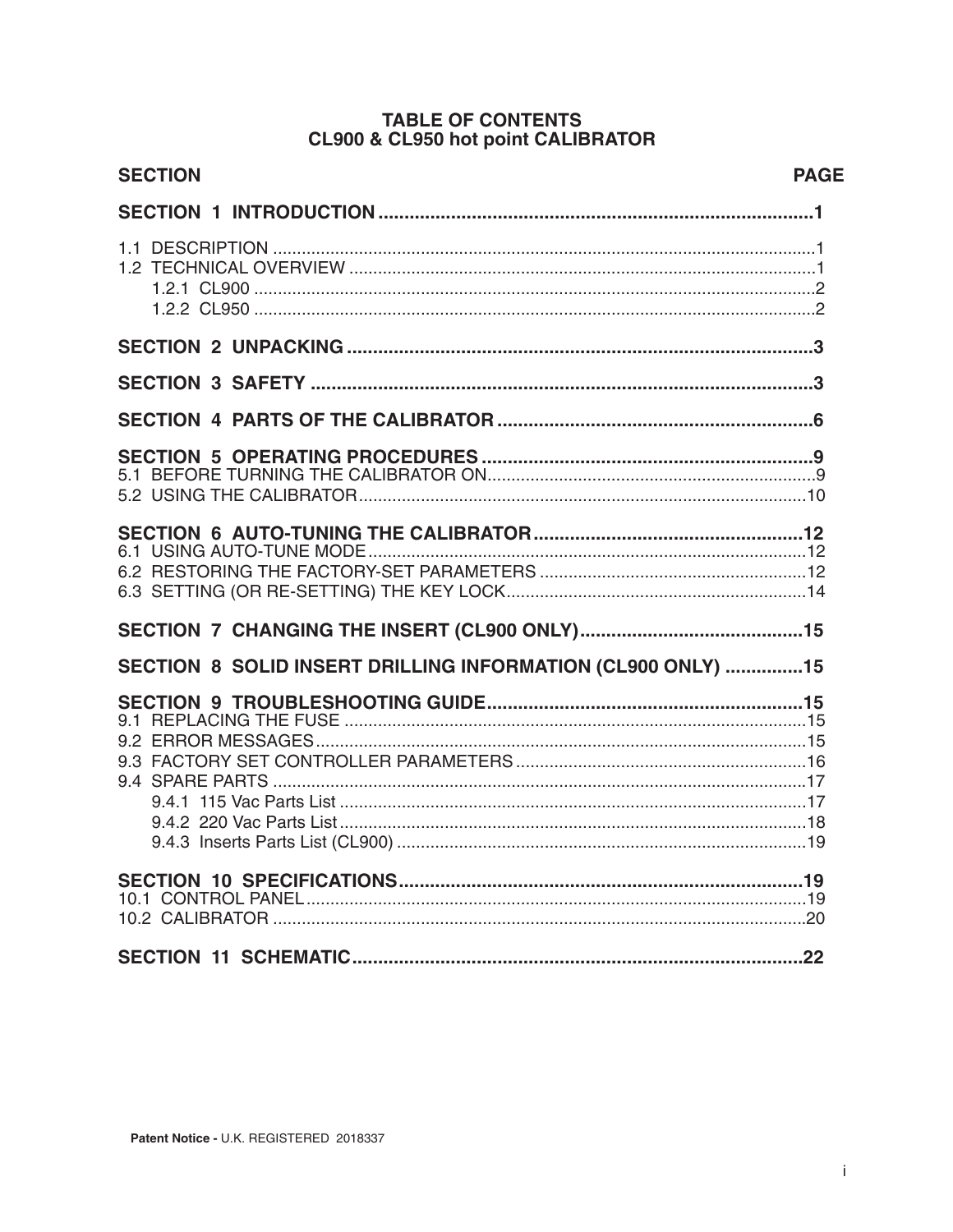# TABLE OF CONTENTS<br>TRCIII ice point REFERENCE CELL

| <b>SECTION</b>                                                 | <b>PAGE</b> |
|----------------------------------------------------------------|-------------|
|                                                                |             |
|                                                                |             |
|                                                                |             |
|                                                                |             |
|                                                                |             |
| SECTION 6 THERMAL "LOADING" OF THE ice point REFERENCE CELL 28 |             |
|                                                                |             |
|                                                                |             |
|                                                                |             |
|                                                                |             |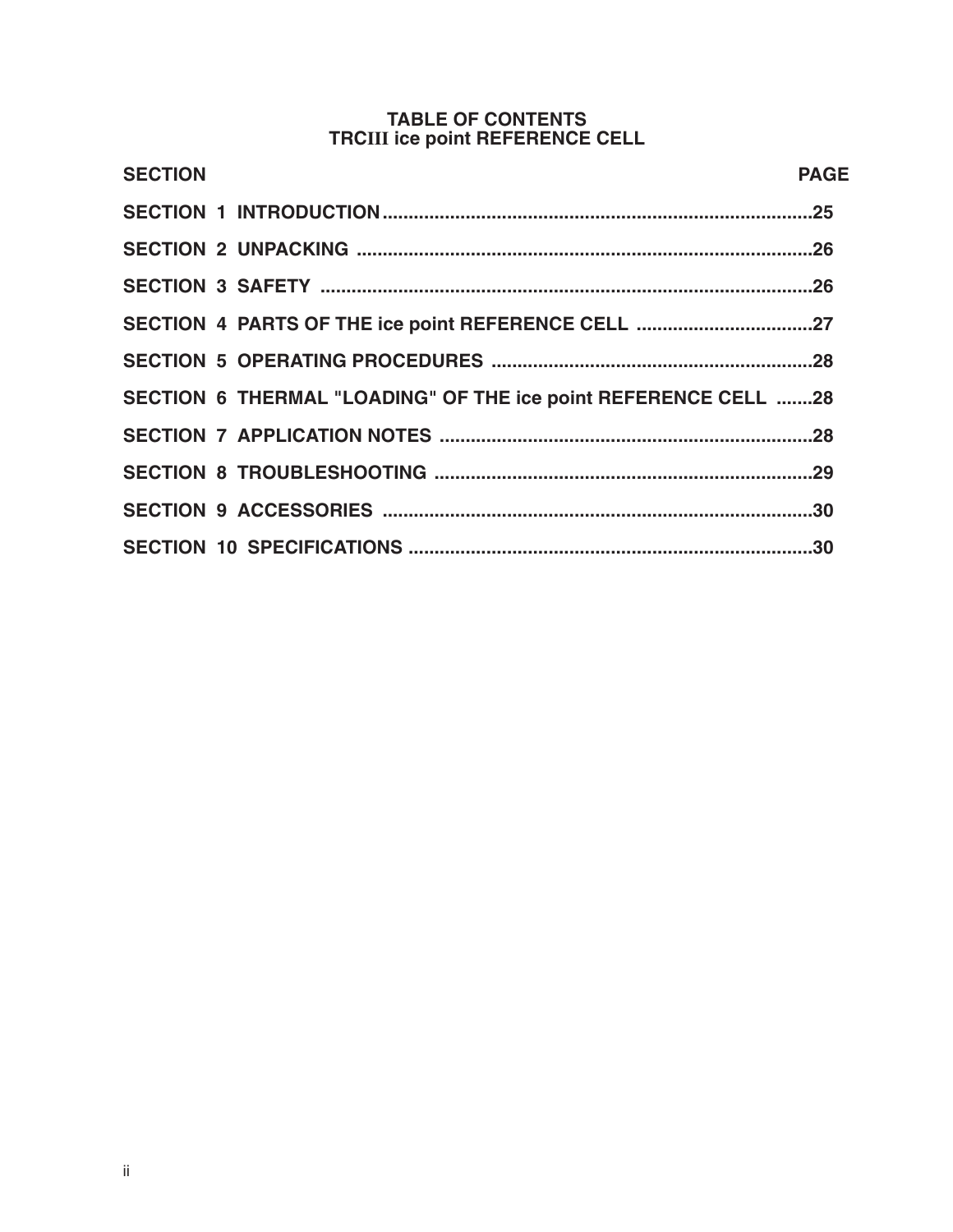## **SECTION 1 INTRODUCTION**

#### $1.1$ **DESCRIPTION**

OMEGA's hot point<sup>®</sup> Calibrator is a portable, solid state controlled instrument designed for easy on-site calibration of temperature sensors. The hot point Calibrator is designed for portability, low cost, and ease of operation. When used properly, the instrument will continue to provide accurate calibration of temperature probes and sensors including thermocouple, RTD and thermistor probes.

The following models are available:

| <b>MODEL NO.</b>   | <b>FEATURES</b>                   |
|--------------------|-----------------------------------|
| CL900 -110<br>-220 | Removable single port well insert |
| CL950 -110<br>-220 | Built-in multiport well           |

- The dual LED front panel display provides a clear view of both the block and setpoint temperatures.
- You can easily set any temperature within the unit's operating range using the front keypad.
- A precision platinum RTD sensor controls the calibrator's block temperature.
- The calibrator's over-temperature multiple fault protection devices ensure both user and instrument safety and protection.

To take full advantage of the calibrator's many features, be sure to read the operating procedures in Section 5 of this manual.

#### $1.2$ **TECHNICAL OVERVIEW**

- The hot point Calibrator features an aluminum-bronze block, which is uniformly heated by four strategically located heaters.
- A powerful microprocessor-based digital PID auto-tune temperature controller regulates the temperature.
- The calibrator is ready for use; optimum control parameters have been factory programmed into the temperature controlling device. However, if you wish to fine tune the calibrator for a particular operation, you may auto-tune the PID parameters. Refer to Section 6, Auto-tuning the Calibrator.

| <b>MODEL NO.</b> | WELL                                        | <b>PORTS</b>                                                     | <b>AVAILABLE INSERTS</b>                                                           |
|------------------|---------------------------------------------|------------------------------------------------------------------|------------------------------------------------------------------------------------|
| <b>CL900</b>     | Removable well insert<br>Depth: 6" (153 mm) | 1 port                                                           | Well diameter:<br>$1/8$ ", $3/16$ ", $1/4$ ", $5/16$ ",<br>3/8", undrilled (solid) |
| CL950            | Built-in well<br>Depth: 6" (153 mm)         | 5 ports:<br>Diameter: 1/16",<br>$1/8$ ", $3/16$ ", $(2)$ $1/4$ " | None                                                                               |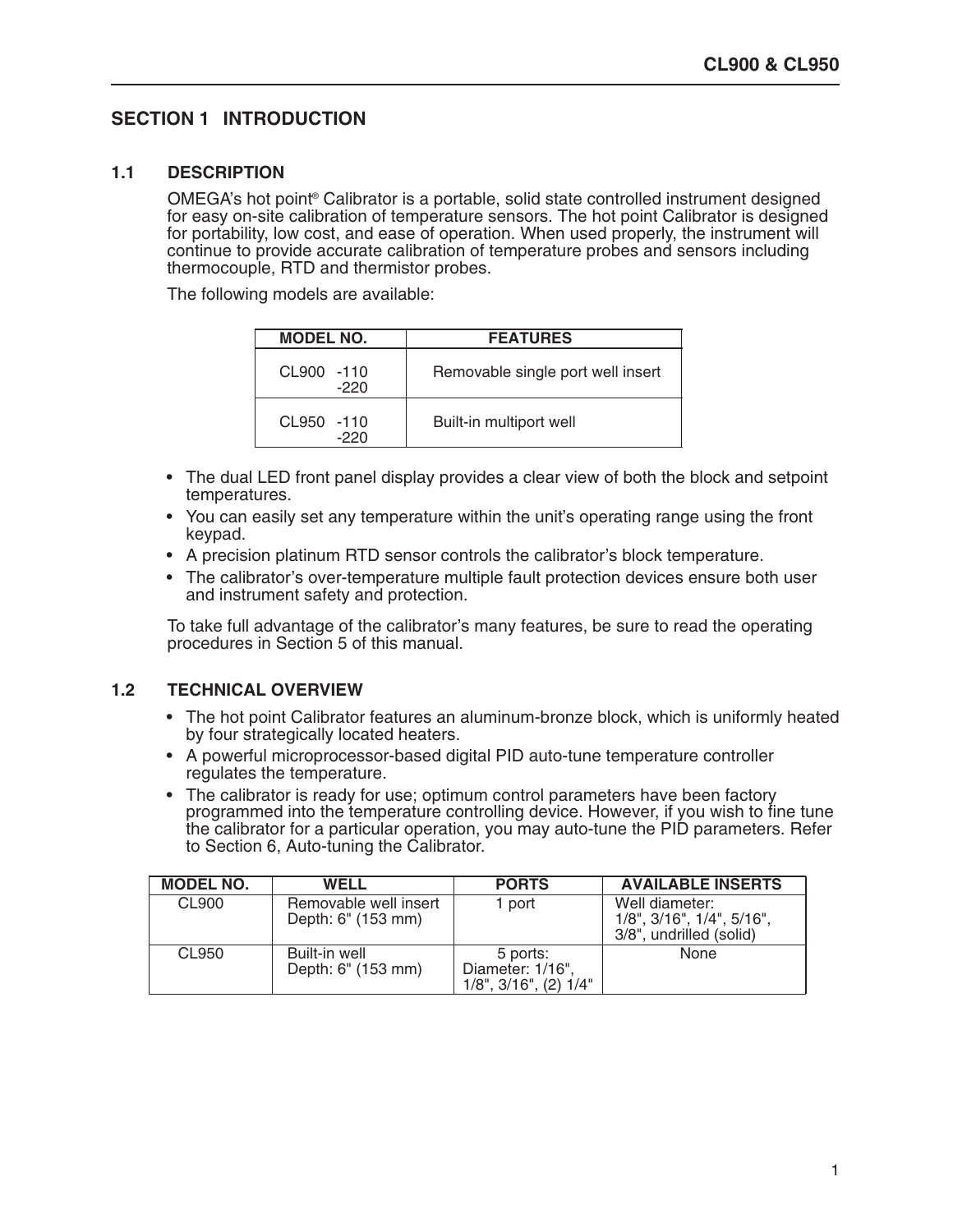### 1.2.1 CL900

The CL900 has a 6" (153 mm) deep test well which accepts a variety of optional inserts. These inserts are sized to provide the best thermal contact with the test probe.

- The CL900 is shipped with an insert having a 1/4" diameter well 6" deep.
- Optional inserts are available with 4" and 6" depths, for 1/8", 3/16", 1/4", 5/16" and 3/8" probe diameters (see Section 9.4.3 for part numbers).
- An undrilled insert is also available, which can be drilled to the required well diameter.

Order additional inserts separately as required for other diameter probes. For all probes over 7" long, 6" depth wells are the best choice. See Section 9.4 for part numbers.

### 1.2.2 CL950

The CL950 has a 6" (153 mm) deep built-in test well which accommodates 1/16", 1/8", 3/16", and two 1/4" temperature probes. The multiport design allows you to:

- Calibrate more than one probe at a time.
- Use a pre-calibrated (or NIST traceable) probe and meter as a standard while calibrating other probes.



**CL900** 

**CL950** 

Figure 1-1. CL900 & CL950 hot point Calibrators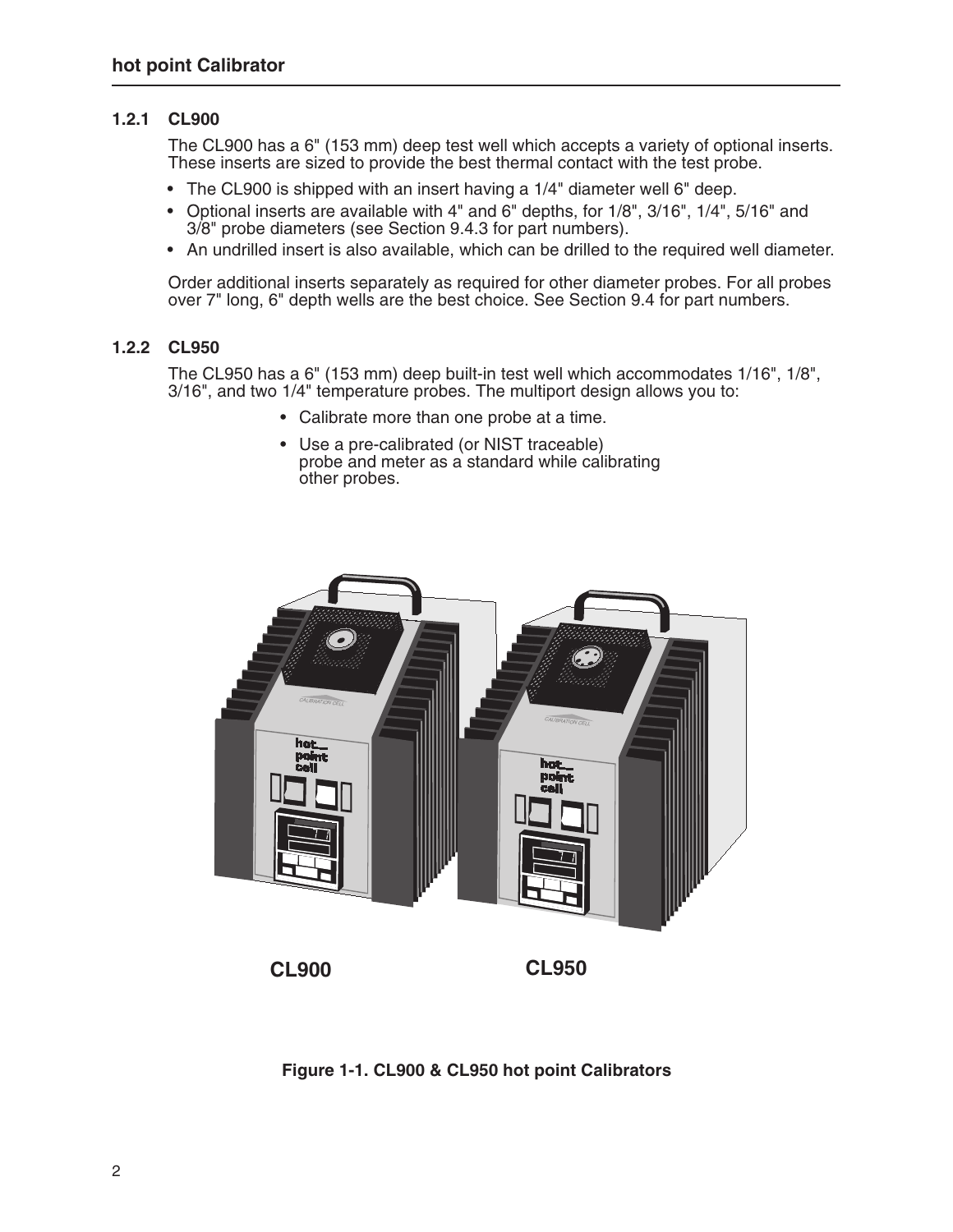### **SECTION 2 UNPACKING**

Remove the Packing List and verify that you have received all equipment. If you have any questions about the shipment, please call the OMEGA Customer Service Department.

When you receive the shipment, inspect the container and equipment for any signs of damage. Note any evidence of rough handling in transit. Immediately report any damage to the shipping agent.

### **NOTE**

The carrier will not honor any claims unless all shipping material is saved for their examination. After examining and removing contents, save packing material and carton in the event reshipment is necessary.

Check the shipping box to be sure you have received the following items:

| <b>CL900</b>                                          | <b>CL950</b>                                  |
|-------------------------------------------------------|-----------------------------------------------|
| CL900-110 or CL900-220 Calibrator<br>CL906 Insert:    | CL950 Calibrator<br>Magnetized reference card |
| (1/4" diameter x 6" depth well)<br>Insert block tongs | Operator's manual                             |
| Magnetized reference card<br>Operator's manual        |                                               |

### **SECTION 3 SAFETY**

### **WARNING**

- NEVER touch the heated calibrator or probes without proper  $\bullet$ protection.
- NEVER place any object (other than the CL900 insert) into the CL900 block.
- NEVER use a voltage other than that for which your unit is rated.  $\bullet$ Use only a 50/60 Hz grounded outlet.
- $\bullet$ NEVER replace either of the fuses with one of a current rating greater than the original.
- NEVER unplug the heated calibrator until it has cooled down to  $\bullet$ under  $300^{\circ}$ F (149 $^{\circ}$ C).
- NEVER set objects on top of the calibrator.  $\bullet$

### **CAUTION**

- **DO NOT** use the calibrator in excessively dusty or dirty environments  $\bullet$ or near liquids.
- DO NOT attempt to alter the programmed constants (other than the  $\bullet$ PID parameters discussed in Section 6.2).
- DO NOT turn off the power switch until the heated calibrator has  $\bullet$ cooled down to under 300°F (149°C).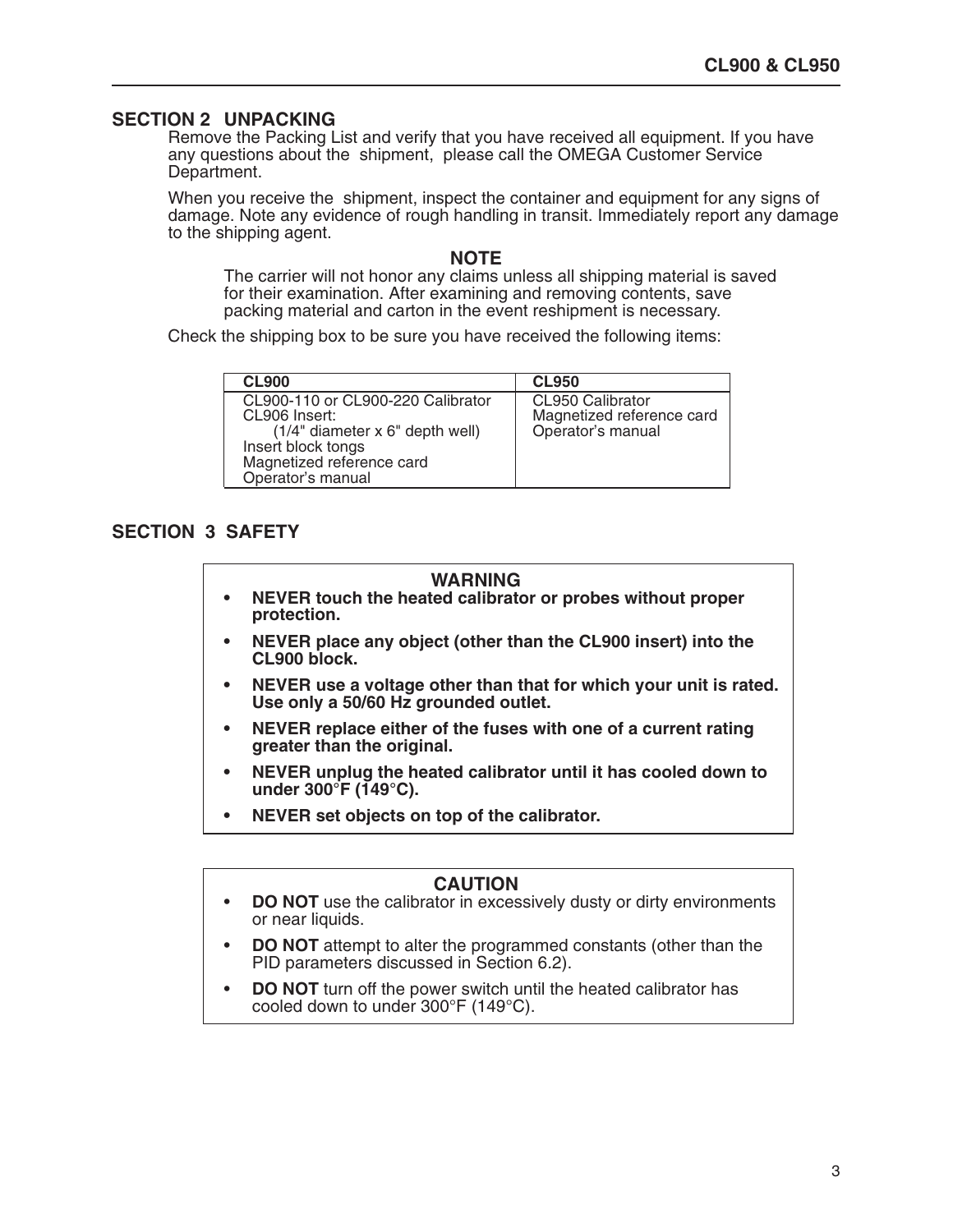### **NOTE**

- ALWAYS use the special tongs provided with the CL900 to remove  $\bullet$ the insert.
- ALWAYS follow the proper procedure for cooling down the calibrator  $\bullet$ (below).

| <b>COOL-DOWN PROCEDURE</b>                                                                                                                                                                                                                                                                                                                                                                                                                                                 |
|----------------------------------------------------------------------------------------------------------------------------------------------------------------------------------------------------------------------------------------------------------------------------------------------------------------------------------------------------------------------------------------------------------------------------------------------------------------------------|
| KEEP THE CL900 PLUGGED IN WITH THE POWER SWITCH ON DURING COOL-DOWN,<br>SO THAT THE COOLING FAN WILL OPERATE CONTINUOUSLY.                                                                                                                                                                                                                                                                                                                                                 |
| 1. Change the setpoint to 300°F (149°C) or lower, and allow the unit to cool down to<br>this temperature. When the CL900 has been operating in the 800°F to 900°F<br>(427°C to 482°C) range, it will take approximately one hour and 15 minutes to<br>cool down to $300^{\circ}$ F (149 $^{\circ}$ C).                                                                                                                                                                     |
| 2. You may unplug the unit without causing damage when it reaches $300^{\circ}$ F (149 $^{\circ}$ C).<br>If you turn off the power switch before reaching 300 $\degree$ F (149 $\degree$ C), the cooling fan<br>will still operate intermittently. This allows the unit to cool down safely. However,<br>when the CL900 has been operating at 900°F (482°C) and the power switch is<br>turned off, cooling down to 300°F ( $149^{\circ}$ C) can take as long as two hours. |
| DO NOT UNPLUG THE CL900 WITH THE TEMPERATURE ABOVE 300°F (149°C) OR<br><b>SEVERE DAMAGE MAY OCCUR.</b>                                                                                                                                                                                                                                                                                                                                                                     |

- Operate the calibrator at room temperatures between 40°F and 100°F (5°C and  $38^{\circ}$ C).
- Leave at least 9" of space between the rear of the calibrator and nearby objects for air circulation. Keep the area around the instrument neat and clean. Position the calibrator as shown in Figure 3-1.



Figure 3-1. hot point Calibrator Location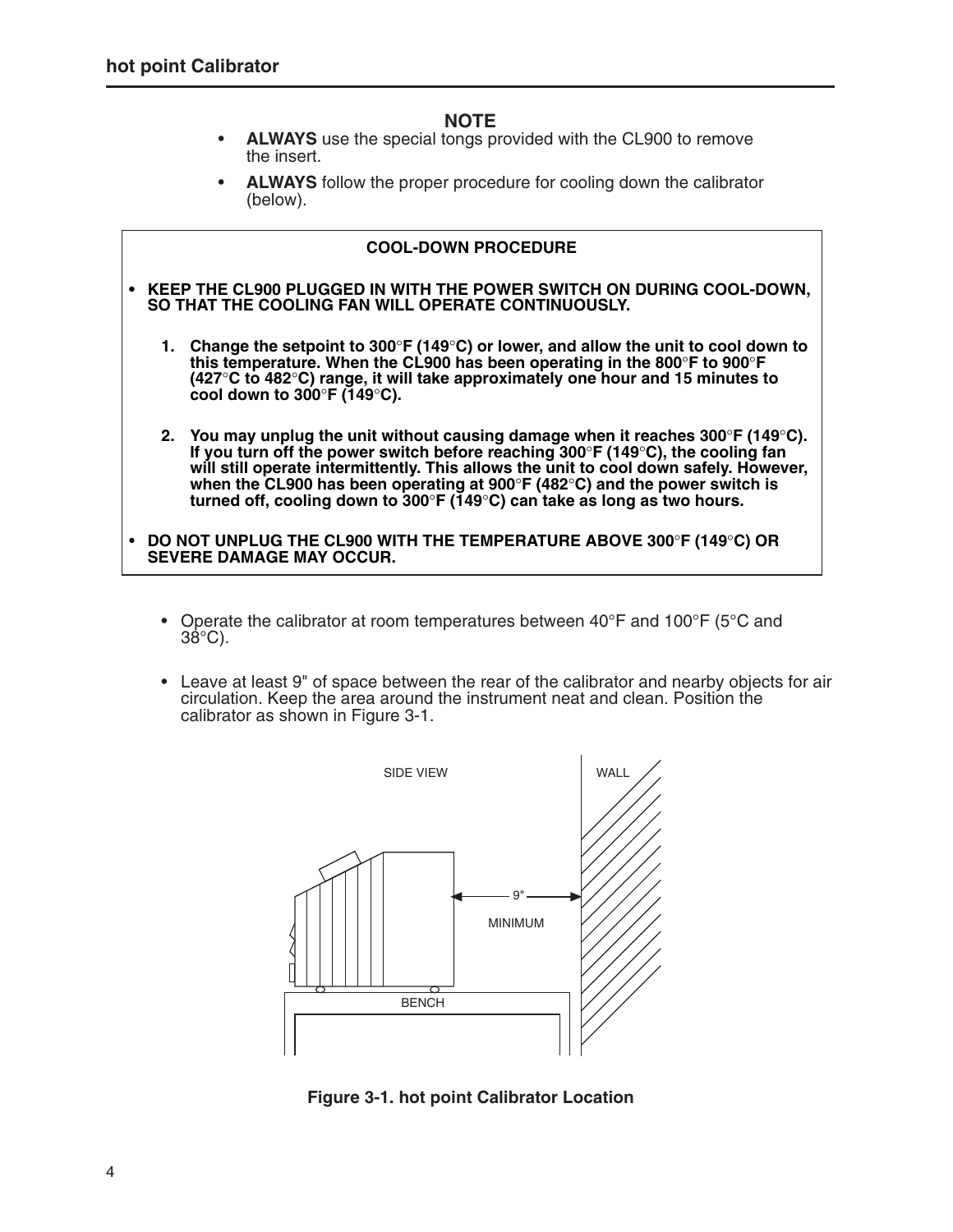- The calibrator is a precision instrument. Although it has been designed for optimum durability and trouble-free operation, it must be handled with care.
- The calibrator generates very high temperatures. Probes can be very hot when removed from the well. Take precautions to prevent personal injury or damage to objects in the area.
- Allow the block to cool before exchanging CL900 inserts (see Section 7). Use the special tongs that are supplied with the CL900 to remove the insert. Never place anything (other than one of the CL900 inserts) into the CL900 block.
- Keep the calibrator connected to a live power source during the cooling period. If the power switch is turned off while the calibrator is still warm, the thermal sensor will automatically activate the cooling fan to insure a proper cool-down. DO NOT unplug the calibrator while it is still above  $300^{\circ}$ F (149 $^{\circ}$ C); this may cause irreversible damage to the unit.
- The calibrator is equipped with two fuses, the fan fuse and load fuse.
	- If either fuse should blow, first replace the defective fuse. Never replace either of the fuses with one of a current rating greater than the original.
	- If the fuse blows repeatedly, there is probably a problem with a component in the calibrator. In this case, contact the OMEGA Customer Service Department. To replace either fuse, unplug the calibrator. If the unit is hot, restore power to the fan as quickly as possible to prevent internal damage. See Section 9.1 for more details.
- The hot point Calibrator is pre-programmed and factory calibrated for optimum  $\bullet$ performance. The auto-tune function is available (refer to Section 6.1) for fine-tuning the factory preset parameters.
- The calibrator cannot be field-calibrated. If you suspect that the unit is out of calibration or in need of repair, contact OMÉGA for assistance. Do not attempt to alter the programmed constants (other than the PID parameters as discussed in Section  $6.2$ ).
- Two thermal sensors provide over-temperature protection for the hot point Calibrator. These sensors are strategically located on the calibrator's block cooling jacket. If the temperature exceeds normal limits, these sensors turn off power to the heaters. Both sensors reset automatically when operating conditions return to normal.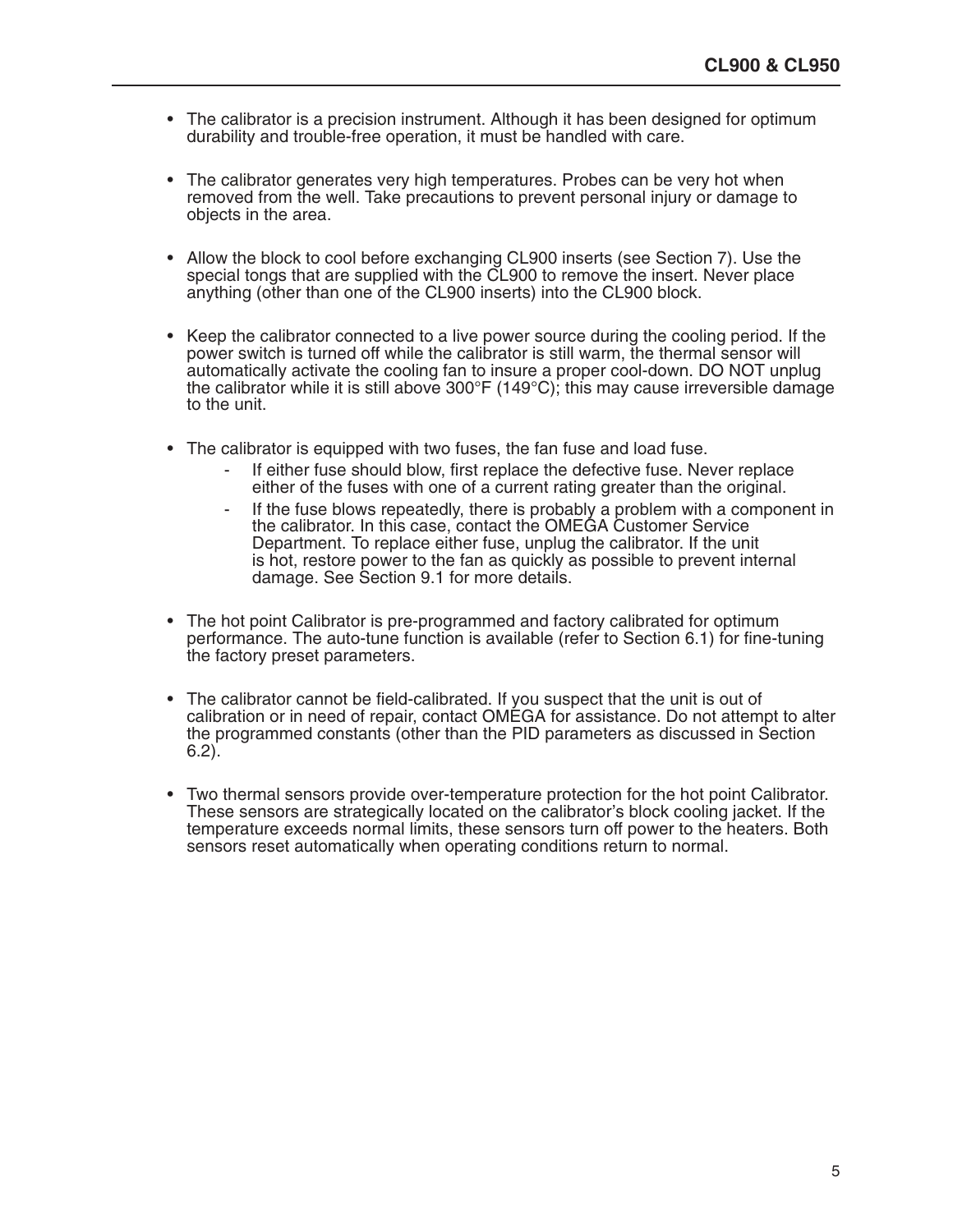# **SECTION 4 PARTS OF THE CALIBRATOR**



**CL950** 

Figure 4-1. CL900 & CL950 Calibrator Parts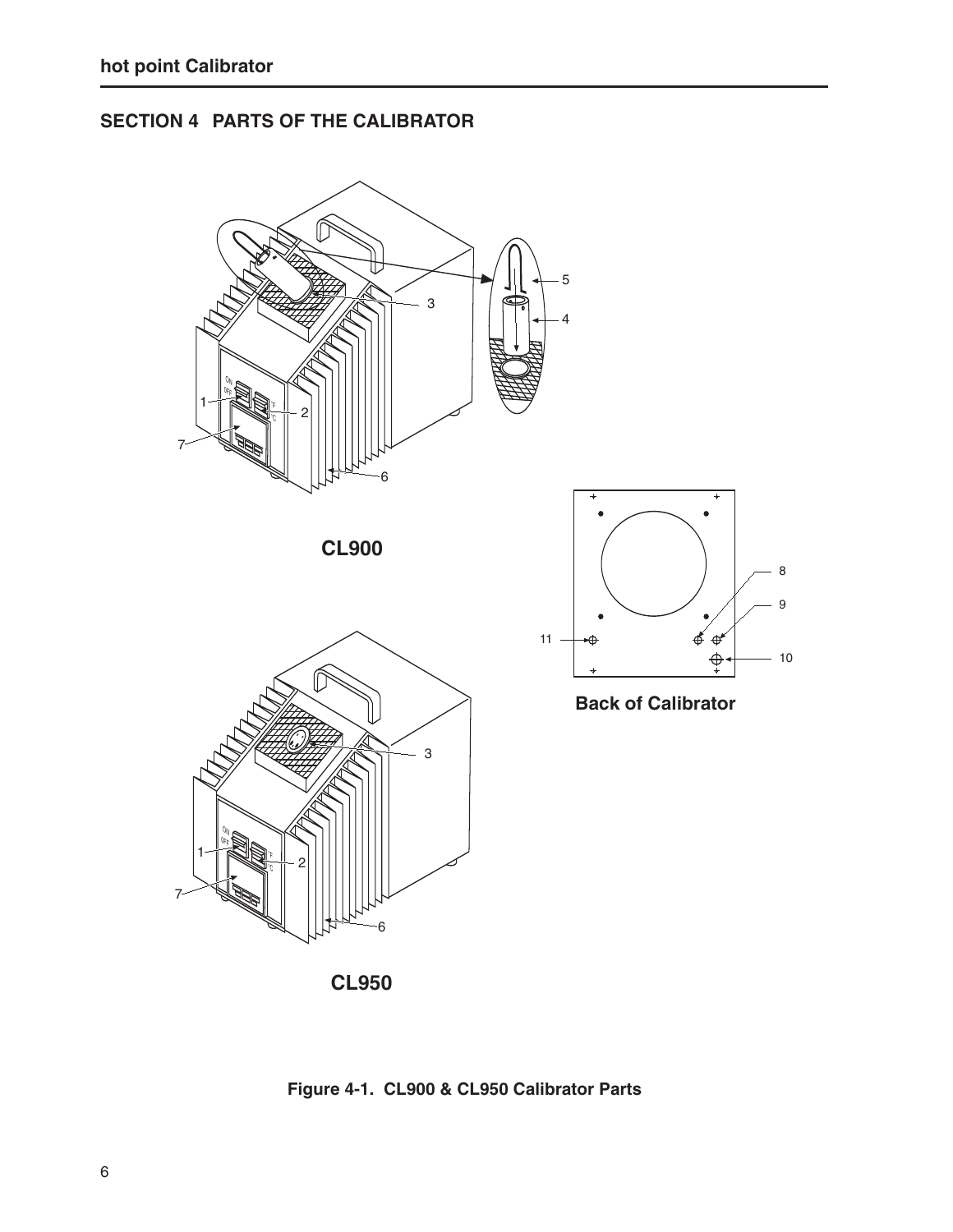# TABLE 4-1<br>CALIBRATOR PARTS & ACCESSORIES

| <b>KEY</b>   | <b>LABEL</b>              | <b>DESCRIPTION</b>                                                                                                                                                                                                                                                                                                                                                                                   |
|--------------|---------------------------|------------------------------------------------------------------------------------------------------------------------------------------------------------------------------------------------------------------------------------------------------------------------------------------------------------------------------------------------------------------------------------------------------|
| 1            | <b>POWER SWITCH</b>       | The switch has 2 positions labelled ON and OFF. Use ON for nor-<br>mal operation. OFF disconnects power to the entire unit with the<br>exception of the cooling fan circuit.                                                                                                                                                                                                                         |
| $\mathbf{2}$ | °F / °C SWITCH            | The switch is located on the front panel of the calibrator to the right<br>of the power switch. It has 2 positions labelled °F and °C. Set this<br>switch before turning the calibrator on. DO NOT change the °F/°C<br>switch during the calibration process. If changed, it resets your set-<br>point value to 0.                                                                                   |
| 3            | <b>STABILIZING BLOCK</b>  | Made from aluminum bronze, specifically designed to be heated<br>and controlled to precise preset temperatures. The stabilizing block<br>is located directly under the screen on the top sloped surface of the<br>calibrator. The stabilizing block allows various types and sizes of<br>temperature sensors to be inserted for calibration. The CL900 stabil-<br>izing block has removable inserts. |
| 4            | <b>INSERT</b>             | CL900 ONLY: Made from aluminum bronze in a cylindrical form.<br>Designed to be inserted into the stabilizing block through an open-<br>ing in the top of the calibrator. The insert has a hole at one end<br>(called the well) with a diameter and depth chosen to accept the<br>size of the sensor being calibrated. Refer to Section 9.4 for the<br>types of inserts available.                    |
| 5            | <b>INSERT BLOCK TONGS</b> | CL900 ONLY: Designed for gripping the top end of the insert (which<br>has two diagonally-placed holes) to remove it from the stabilizing<br>block.                                                                                                                                                                                                                                                   |
| 6            | <b>HEAT SINK</b>          | Consists of a dual set of aluminum fins which thermally support the<br>discharge of excess heat from within the calibrator.                                                                                                                                                                                                                                                                          |
| 7            | <b>DISPLAY PANEL</b>      | A microprocessor-based PID Auto-tune dual display controller.<br>Refer to Table 4-2 and Figure 4-2 for additional information.                                                                                                                                                                                                                                                                       |
| 8            | <b>FAN FUSE</b>           | Controls the fan circuit only. The fuse has a fast blow, 3AG, 1/8A,<br>250V rating.                                                                                                                                                                                                                                                                                                                  |
| 9            | <b>LOAD FUSE</b>          | Controls all circuitry with the exception of the fan circuit. The fuse<br>has a fast blow, 3AG, 10A, 250V rating.                                                                                                                                                                                                                                                                                    |
| 10           | <b>POWER CORD</b>         | Use only the voltage for which your unit is rated. Use only a<br>50/60 Hz grounded outlet.                                                                                                                                                                                                                                                                                                           |
| 11           | <b>AUXILIARY JACK</b>     | Reserved for future use.                                                                                                                                                                                                                                                                                                                                                                             |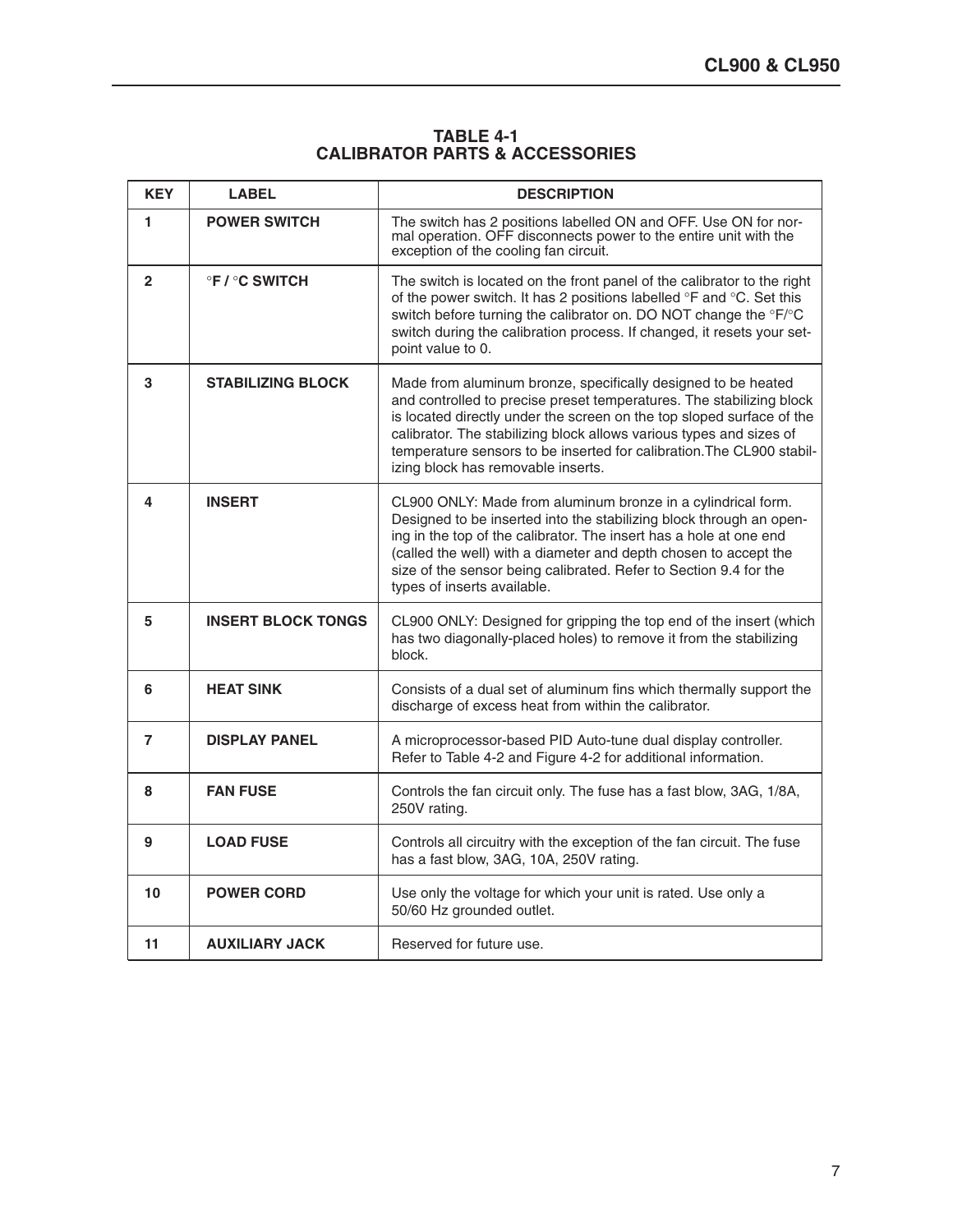# TABLE 4-2<br>CALIBRATOR DISPLAY & CONTROLS

To set the setpoint, press the "membrane keys" on the front panel of the calibrator with your finger. DO NOT use any sharp or pointed objects, which may cause permanent damage to the instrument's keypads.

|                | <b>KEY</b>                                        | <b>SYMBOL*</b> | <b>DESCRIPTION</b>                                                                                                                                                                                                                                               |
|----------------|---------------------------------------------------|----------------|------------------------------------------------------------------------------------------------------------------------------------------------------------------------------------------------------------------------------------------------------------------|
| 1.             | <b>RED LED</b><br><b>DISPLAY</b>                  |                | The top numeric LED (red) display reads the actual calibra-<br>tion well temperature.                                                                                                                                                                            |
| $\overline{2}$ | <b>GREEN LED</b><br><b>DISPLAY</b>                |                | The bottom numeric LED (green) display reads the setpoint<br>temperature.                                                                                                                                                                                        |
| 3              | <b>UP KEY</b>                                     |                | Used to increase the setpoint temperature setting.                                                                                                                                                                                                               |
| 4              | <b>DOWN KEY</b>                                   |                | Used to decrease the setpoint temperature setting.                                                                                                                                                                                                               |
| 5              | <b>BLANK KEY</b>                                  |                | Used with the Parameter Selector Key for resetting the factory-<br>set parameters                                                                                                                                                                                |
| 6              | <b>ENT KEY</b>                                    | <b>ENT</b>     | Used to lock in the newly entered setpoint and to start the heat-<br>ing process.                                                                                                                                                                                |
| 7              | <b>AT KEY</b><br>(AUTO-TUNE)                      | AT             | Use this key ONLY if you want to automatically tune (AUTO-<br>TUNE) the PID parameters (refer to Section 6.1). The control-<br>ler is already preset for optimum operation, and should not need<br>to be altered for most operations.                            |
| 8              | <b>PARAMETER</b><br><b>SELECTOR</b><br><b>KEY</b> | Q              | When you press the Parameter Selector key, a parameter<br>character will appear in the Parameter Window (9). This will<br>not affect calibrator operation. Within 60 seconds, the para-<br>meter character will automatically revert to its normal display:<br>5 |
| 9              | <b>PARAMETER</b><br><b>WINDOW</b>                 |                | The area where the parameters you select (using the Para-<br>meter Selector Key) are displayed.                                                                                                                                                                  |
|                | 10 CONTROL LED<br>(GREEN)                         |                | This LED indicates that there is power to the (GREEN)<br>stabilizing block heaters. The LED and heaters cycle with a one<br>(1) second cycle time.                                                                                                               |
|                | 11 AT LED                                         |                | When continuously lit, indicates that the AT (AUTO-TUNE) key<br>has been pressed; when flashing, indicates unit is in the AT<br>mode; when unlit, indicates unit is no longer in AT mode.<br>Refer to Section 6.1.                                               |
|                | $*$ = See Figure 4-2.                             |                |                                                                                                                                                                                                                                                                  |



Figure 4-2. CL900 & CL950 Display Panel Controls and Indicators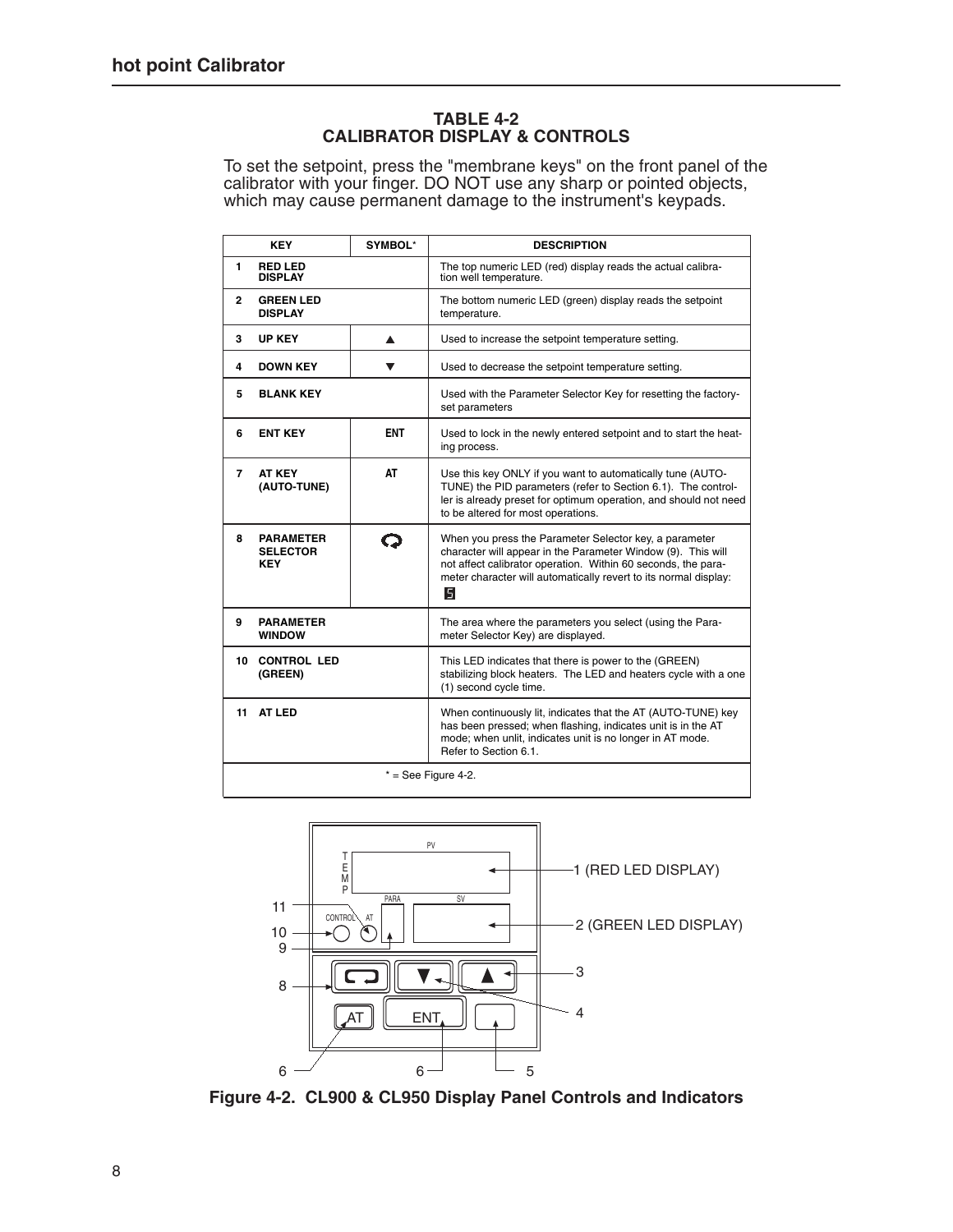### **SECTION 5 OPERATING PROCEDURES**

### **CAUTION**

- Operate the calibrator at room temperatures between 40° and 100°F  $(4.4^{\circ}$  and 37.7 $^{\circ}$ C).
- Always use the calibrator in an area with adequate ventilation, where  $\bullet$ the air can move freely around the unit.
- Allow ample clearance (at least 9" at the back of the unit for the  $\bullet$ stabilizing and cooling air to exhaust).
- Do not place the calibrator near objects subject to heat damage.

#### $5.1$ **BEFORE TURNING THE CALIBRATOR ON**

- $1.$ Make sure that the power switch is in the OFF position.
- Trial fit the temperature probe that you want to calibrate in the insert test well to  $\mathcal{P}_{\mathcal{P}}$ determine if you have selected the right size. The probe should fit snugly inside the test well for good thermal contact. In order to maintain stated accuracies, the sensing portion of the test probe must make good contact with the bottom of the test well
	- 2a. Use probes 5" or longer in the 4" test well, and probes 7" or longer in the 6" test well. The additional probe length will:
		- Ensure that the probe reaches the bottom of the well
		- Protect any connectors, junctions, etc., from heat damage or thermal gradients

2b. The calibration process is more accurate using the 6" test well for long probes.

- 3. Check to see that the insert is seated properly in the stabilizing block.
- $4.$ Determine whether you are going to test probes in °F or °C. Set the temperature selector switch to  ${}^{\circ}$ F or  ${}^{\circ}$ C. Refer to Figure 5-1.



### Figure 5-1. °F/°C Temperature Selector Switch Location

- 5. Connect the probe being calibrated to the readout device (meter, controller etc.).
- Make sure that the top screen of the calibrator is clear so that airflow will not be 6. restricted.
- $7.$ Plug the calibrator into a properly grounded outlet.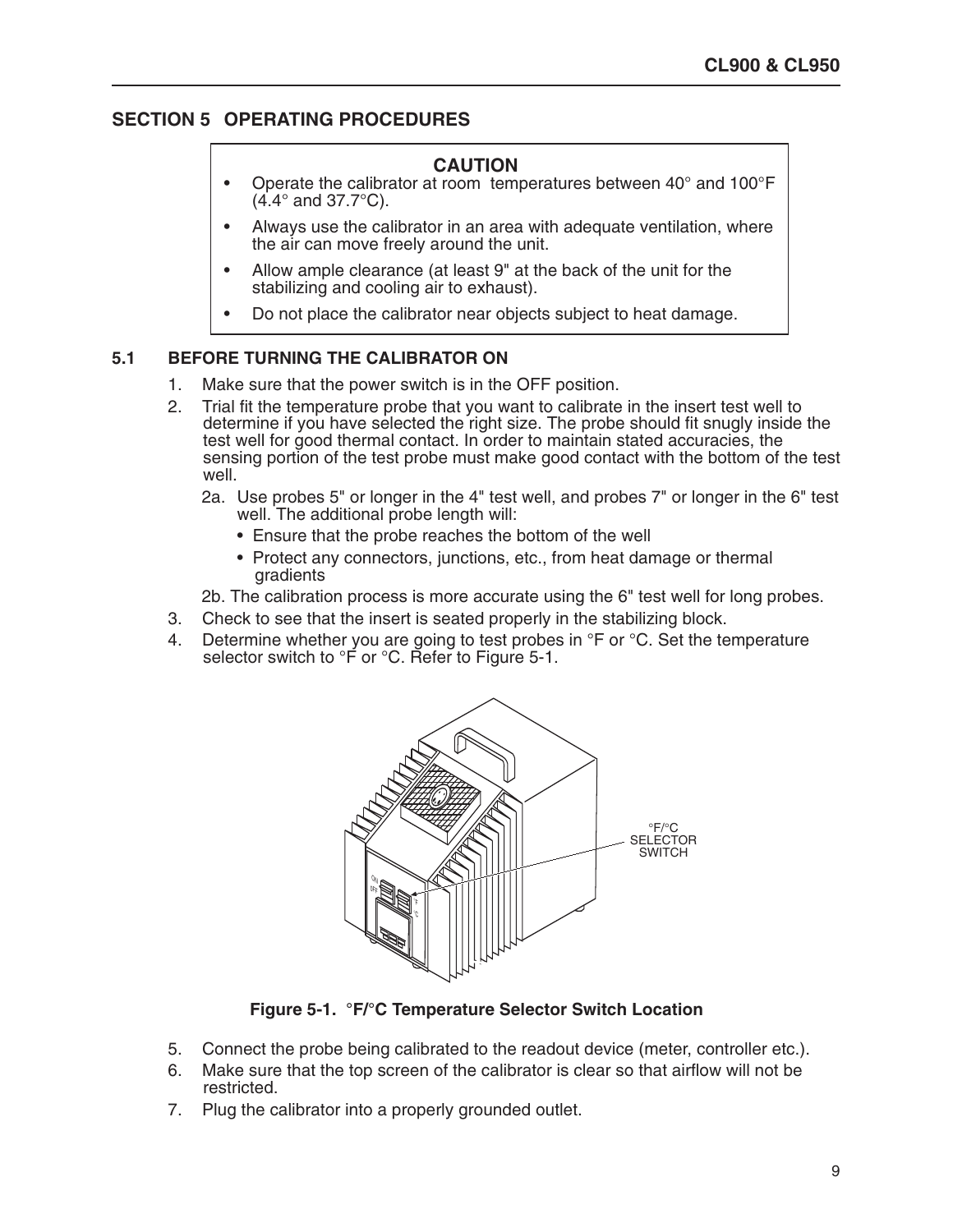#### $5.2$ **USING THE CALIBRATOR**

- Check to be sure you have completed the steps in Section 5.1.  $1.$
- Turn the calibrator ON. You will hear the fan operating.  $2.$
- Wait for the PARA window (Figure 5-2) on the calibrator to show  $\blacksquare$  (setpoint). 3.



Figure 5-2. Front Panel

- 4. Select the desired temperature setpoint on the calibrator display.
	- Use the  $\blacktriangle$  or  $\nabla$  key on the front of the display to enter the new temperature 4a. setpoint value. The decimal point at the lower right corner of the display will flash while the setpoint is being changed. The unit will begin heating the calibrating block to the temperature set on the setpoint display.
	- Press the ENT key on the temperature display panel within the next 60 4b. seconds to store the new setpoint value in memory. At this point, the decimal point will stop flashing.
- For best results, wait approximately 15 minutes after the calibration block reaches 5. the setpoint to allow the internal temperature of the calibrator to stabilize.
	- The setpoint temperature appears on the green display. 5a.
	- The actual temperature of the well appears on the red display. 5b.
	- The temperature indicated on the red temperature display is your reference 5c. temperature for calibration.
- You are now ready to calibrate your probes. To determine probe accuracy, compare 6. the reference temperature displayed by the calibrator (red display) with that shown on the probe readout device.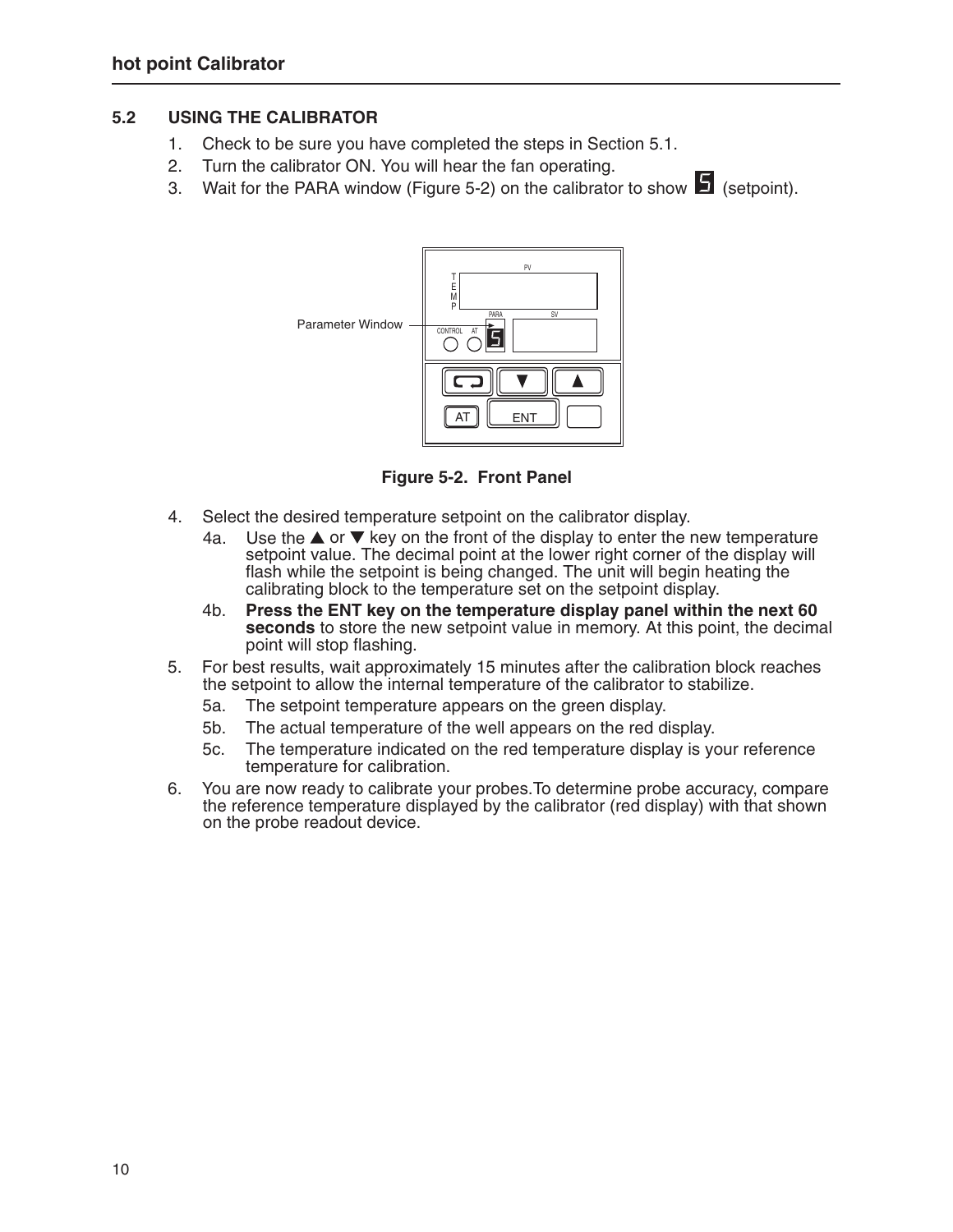### **CAUTION** Handle the hot probes carefully.

### **OPERATING TIPS**

- When using the CL900 to test more than one probe, group all the  $\bullet$ probes that require the same insert size (i.e., all 1/8" diameter probes together, all 3/16" diameter probes together, etc.). Otherwise, you must wait for the calibrator to cool, change the insert, then reheat the calibrator for the next probe.
- When calibrating probes at several setpoints, start at the lowest<br>temperature and work up to higher temperatures. Do not jump back and forth between a very high temperature setting and a relatively cool setting. This will eliminate waiting time for the calibrator to cool down and re-stabilize.
- If you decide to change from  $\degree$ F to  $\degree$ C (or vice versa) after turning the calibrator on, the setpoint will reset to zero. You must reselect the desired setpoint (refer to Step 4). Allow time for the temperature to stabilize before proceeding with calibration.
- $7<sup>1</sup>$ After calibrating each probe, remove it from the test well and place it in a safe area for cooling. If you have another probe to test, insert it in the test well, set the setpoint on the calibrator display panel and wait for the temperature to stabilize (refer to Section 5.2, Steps 4 and 5). Compare the reference temperature on the calibrator with the temperature of the probe being calibrated. Repeat for each subsequent probe.
- **COOL-DOWN PROCEDURE:** After you have calibrated the last probe, adjust the 8. setpoint value to  $300^{\circ}$ F (149 $^{\circ}$ C) or lower and press the ENT key (refer to Section 5.2. Step 4). After the calibrator has cooled down to this temperature, turn off the power switch and unplug the unit (if necessary).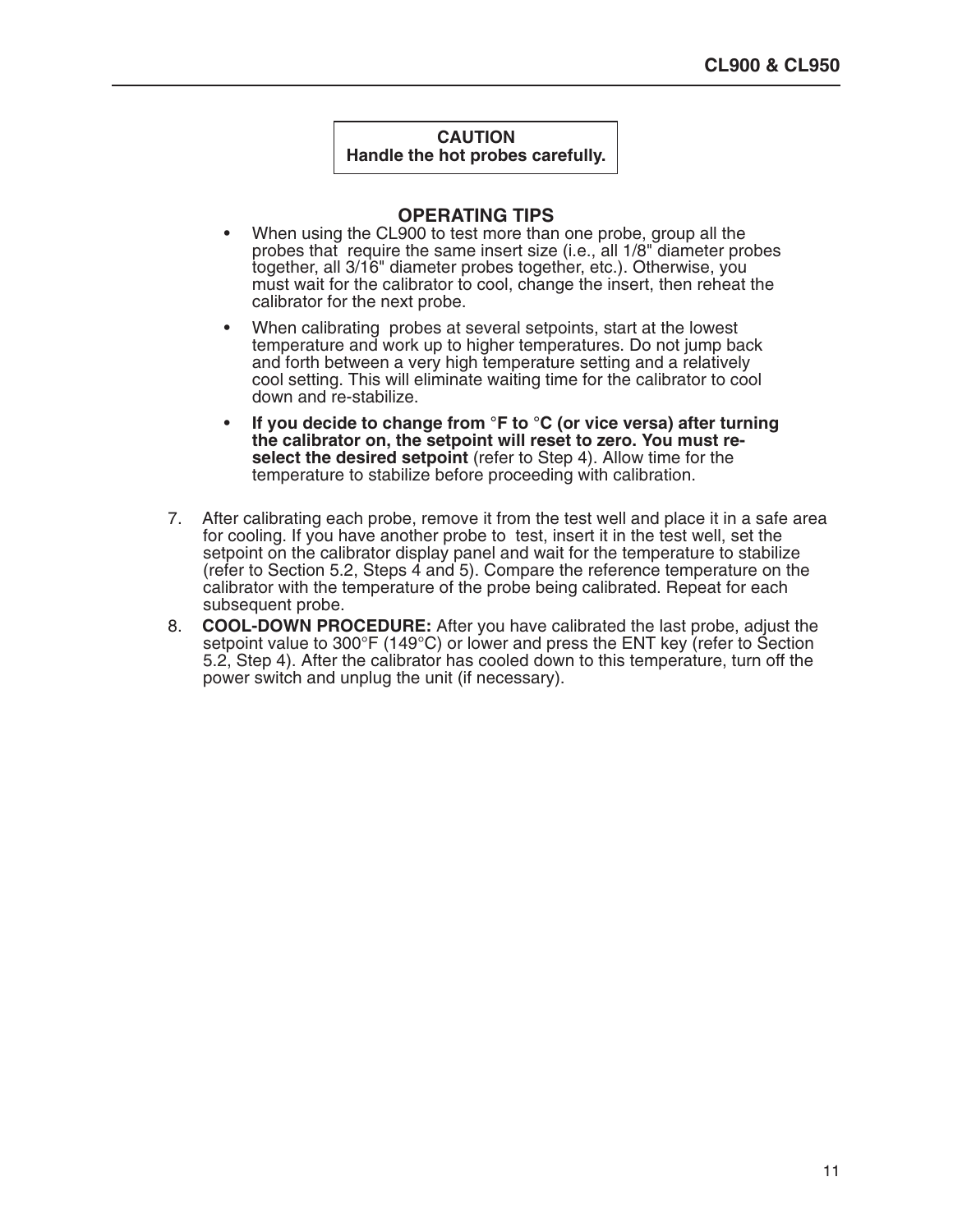### **SECTION 6 AUTO-TUNING THE CALIBRATOR**

#### $6.1$ **USING AUTO-TUNE MODE**

"Auto-tune mode" allows you to choose the most effective PID values to achieve minimum temperature variation at a particular setpoint and load. You can engage autotune mode at any specific setpoint value within the operating range of the calibrator. However, experience has shown it to be most valuable at temperatures above 450°F  $(232^{\circ}C)$ . Refer to Figure 5-2 while performing the following procedures.

To enter auto-tune mode:

- $1.$ Press the AT key. The AT LED lights up.
- $2.$ Press the ENT key. The AT LED flashes. The instrument is now in auto-tune mode.
- $3.$ When auto-tuning is complete, the AT LED is no longer lit.

To cancel the auto-tuning function before it completes its cycle:

- Press the AT key. The AT LED flashes rapidly.  $1<sup>1</sup>$
- $2.$ Press the ENT kev. The AT LED is unlit.

### **NOTE**

Auto-tune mode will be automatically canceled if:

- Power fails during auto-tuning
- 0% or 100% output continues for more than  $\bullet$ 4-1/2 hours after auto-tuning is started

#### **RESTORING THE FACTORY-SET PARAMETERS**  $6.2$

Follow this procedure if you have engaged the calibrator's autotune function but then wish to restore the calibrator's factory set PID values.

The "parameter" value which appears in the calibrator's parameter window is an adjustable control function. Parameters used by the calibrator include P (proportional), I (integral) and D (derivative). Change ONLY the PID values. DO NOT change any other parameter values. If any other values have been changed, refer to the table in this section and the troubleshooting guide (if necessary).

Refer to the Parameter Block Diagram (shown in Figure 6-1) while reading the following steps:

### **NOTE**

Use your finger to press membrane keys. Using objects that are sharp, hard, or pointed may cause permanent damage to the keypads.

Set each of the 3 parameters (P, I and D) to the factory settings shown below. These  $1.$ are the only parameters you need to change.

| <b>FACTORY-SET PID PARAMETERS</b> |             |
|-----------------------------------|-------------|
| Proportional Band:                | $2.2\%$     |
| Integral Time:                    | 105 seconds |
| Derivative Time:                  | 14 seconds  |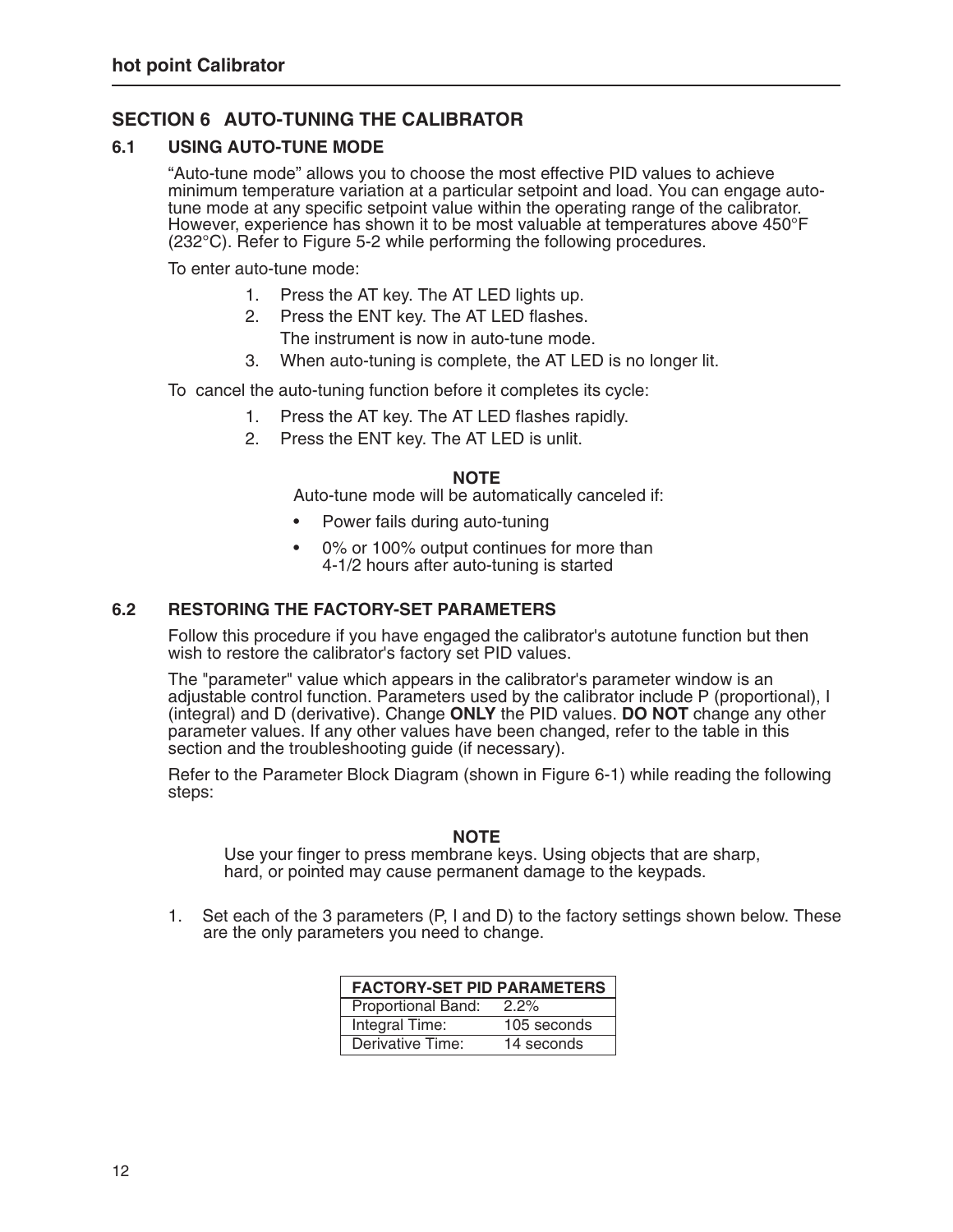- Press the Parameter Key (P) on the keypad. The next parameter appears in the  $2.$ Parameter Window (9).
	- This parameter corresponds to the first value in the Parameter Block Diagram. 2a.
	- $2b.$ Follow the diagram from left to right while using the Parameter (P) key to step through the process.
- Use the  $\blacktriangle$  and  $\nabla$  kevs to set the desired numerical value. The decimal point in the 3. lower right corner of the green display flashes.
- Press the ENT key to enter the value. The decimal point stops flashing. 4.



Figure 6-1. Parameter Block Diagram

Change only the parameters with a bold box around them.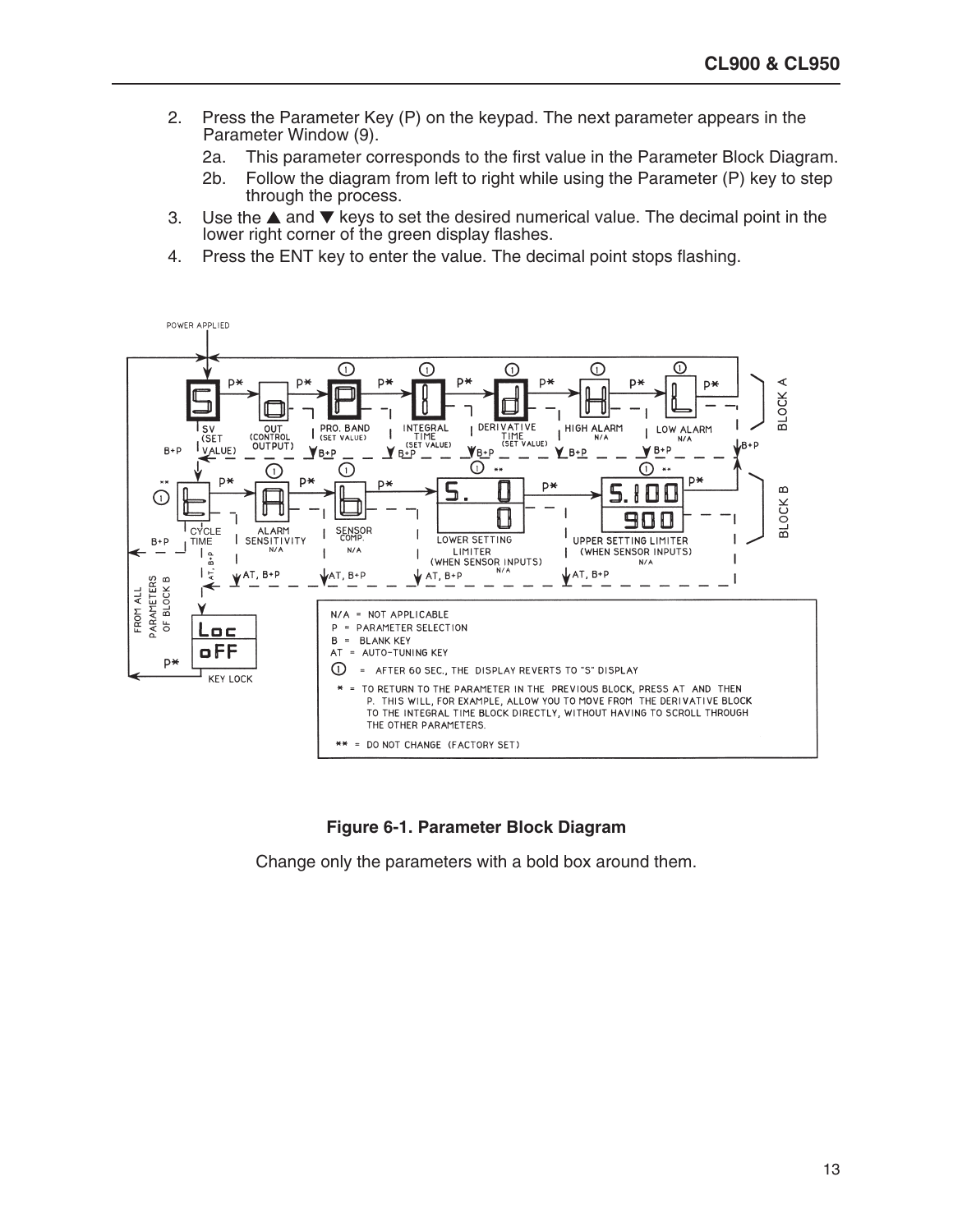#### 6.3 SETTING (OR RE-SETTING) THE KEY LOCK

The calibrator has two key lock states: ON1 and ON2:

| ON1 | NO CHANGES, including<br>auto-tune, can be made.                                                                             |
|-----|------------------------------------------------------------------------------------------------------------------------------|
| ON2 | You can change the set-<br>point, and start and stop<br>the auto-tuning process.<br>No other setting changes<br>can be made. |

- The calibrator is preset with the key lock in the ON2 state.
- The key lock function is automatically turned off if you engage auto-tune mode. If you then decide to reset the calibrator to the factory set PID values, reset the key lock to the ON2 state.

Follow the steps below to set (or re-set) the key lock. Refer to Figures 6-1 and 4.2 as required.

- The key lock setting is on the "third level" of the Parameter Block Diagram. Press  $1<sub>1</sub>$ the B (Blank) key and P (Parameter Selection) keys simultaneously to move to Block B. The Parameter window displays "t".
- $2.$ Press the AT key. The AT LED lights up.
- Press the B (Blank) and P (Parameter Selection) keys simultaneously. The green  $3<sub>1</sub>$ display shows "oFF".
- To set the key lock to the ON2 state, use the  $\nabla$  key to enter "-5 (minus 5)". Press 4. the ENT key. The display shows "on2".
- If you want the ON1 state (rather than ON2), press the ENT key. The display shows 5. " $\overline{on1}$ ".
- To unlock either key lock state (ON1 or ON2), use the ▲ key to enter "5". Press the 6. ENT key. The display shows "oFF".
- To leave this function, press the P (Parameter) key. The display shows  $\blacksquare$ . 7.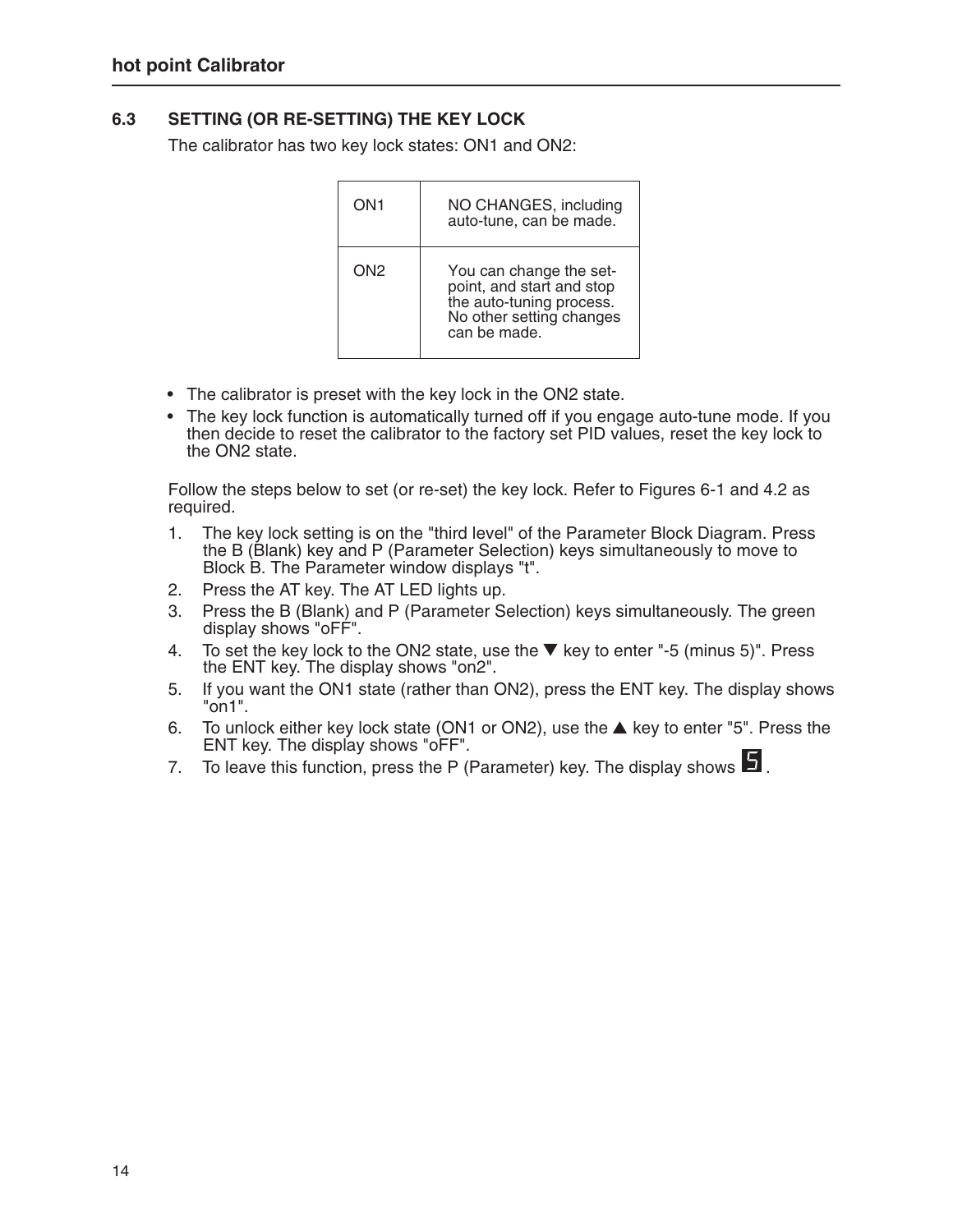### SECTION 7 CHANGING THE INSERT (CL900 ONLY)

To change the insert:

- Allow the calibrator to cool to room temperature. See Section 3 for the Cool-down  $1.$ Procedure.
- 2. Place the tong points in the two holes and lift the insert out of the stabilizing block.
- 3. Put a new insert in the block, making sure it touches the bottom.
- 4. Reheat the insert to the desired temperature (see Section 5).

### SECTION 8 SOLID INSERT DRILLING INFORMATION (CL911 ONLY)

Have a qualified machinist drill the insert to the desired hole diameter with the correct tolerance and depth. The hole diameter should allow the test probe to be readily inserted with the minimum amount of clearance (1/64").

### **SECTION 9 TROUBLESHOOTING GUIDE**

#### $9.1$ **REPLACING THE FUSE**

The fuse for the fan is a 3AG fast blow type with a 1/8A, 250V rating. The main load fuse is a 3AG fast blow type with a 10A, 250V rating. Usually a blown fuse indicates a defective component within the calibrator. Try replacing the fuse first; if it blows repeatedly, there probably is a defective component. Call OMEGA for instructions.

 $1_{-}$ Turn off the calibrator and unplug it from the wall outlet.

### **CAUTION**

If the unit is very hot, restore power to the cooling fan as soon as possible. Otherwise, serious internal damage may occur to the calibrator.

- 2. Unscrew the fuse cap and remove the blown fuse.
- Insert a new fuse of the same type and current rating, and replace the fuse cap.  $\mathcal{S}$
- $4.$ Plug the calibrator into the wall outlet.
- Turn the calibrator ON using the ON/OFF switch. 5.

#### $9<sub>2</sub>$ **ERROR MESSAGES**

The following messages may appear on the calibrator display. These error messages indicate that the temperature sensor is defective. If you see these messages, contact the **OMEGA Customer Service Department.** 

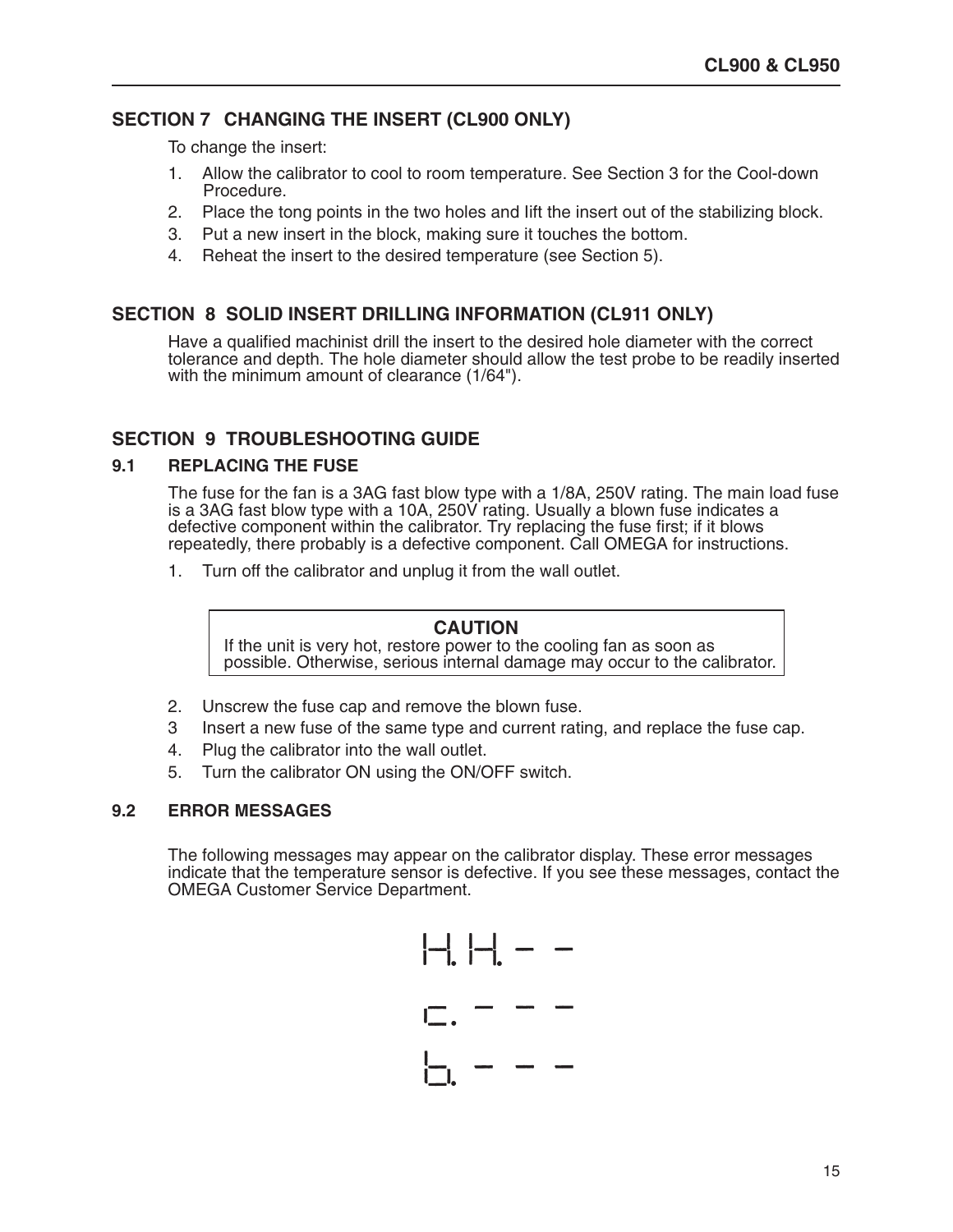#### $9.3$ **FACTORY SET CONTROLLER PARAMETERS**

If you suspect that the parameter values have been changed by a previous user, check<br>Table 9-1 for the factory set values. If these values have been changed, you will need to<br>restore them to ensure proper calibrator operat

| <b>PARAMETER</b>    | <b>FACTORY SET</b>                 |
|---------------------|------------------------------------|
| <b>ABBREVIATION</b> | <b>VALUE</b>                       |
| S                   | Variable setpoint (user set)       |
| O                   | Can be viewed only                 |
| P                   | Varies if using Auto-tuning        |
|                     | (otherwise it is 2.2%)             |
|                     | Varies if using Auto-tuning        |
|                     | (otherwise it is 105 sec)          |
| d                   | Varies if using Auto-tuning        |
|                     | (otherwise it is 14 sec)           |
| н                   | Not applicable                     |
|                     | Not applicable                     |
|                     | 1 second (DO NOT ADJUST)           |
| a                   | Not applicable                     |
| h                   | Factory calibrated (DO NOT ADJUST) |
| <b>Lower Limit</b>  | $-1999$                            |
| <b>Upper Limit</b>  | 1999                               |

### **TABLE 9-1 FACTORY SET VALUES**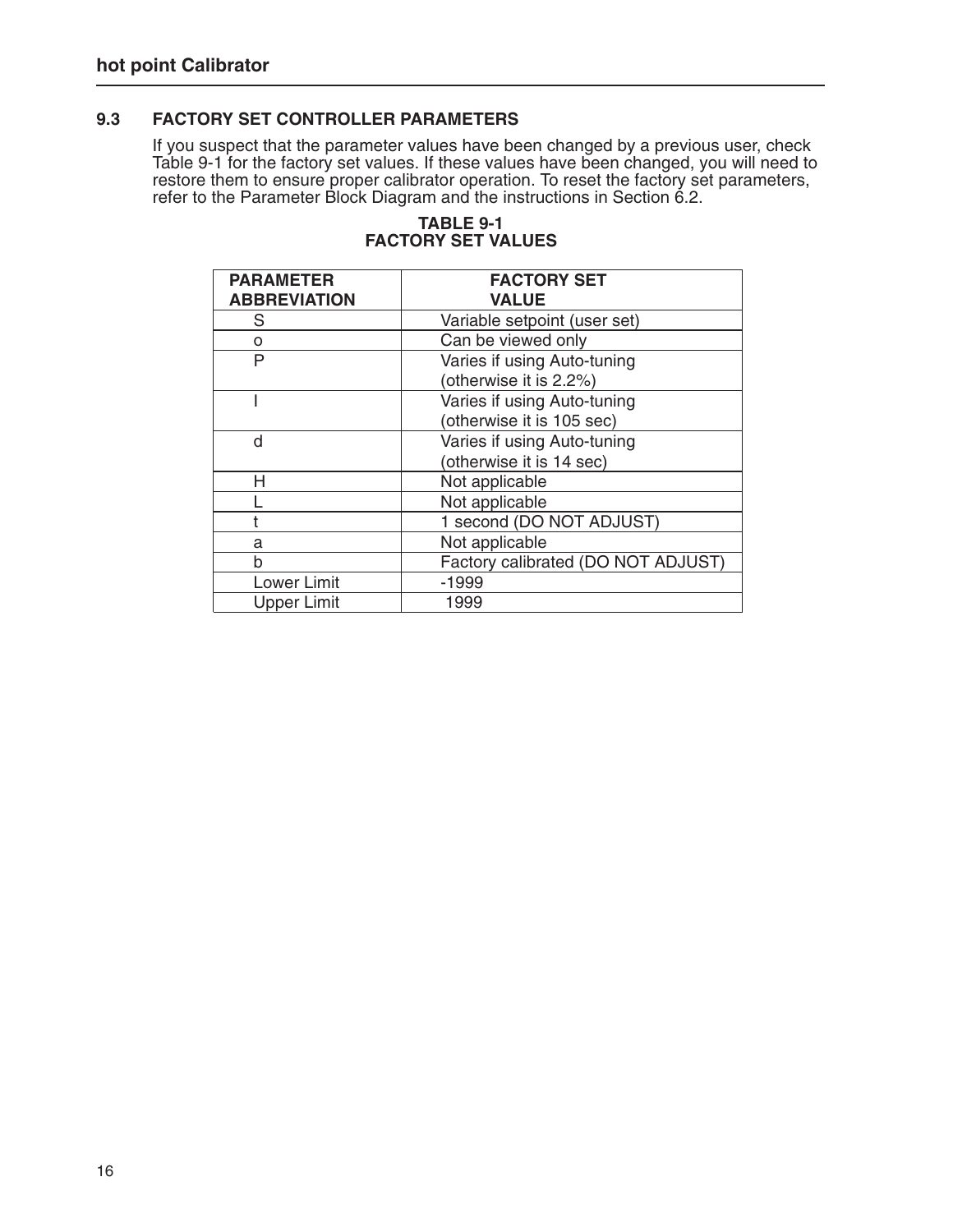#### $9.4$ **SPARE PARTS**

## 9.4.1 115 Vac Parts List

Components that are more likely to need replacement are shown in **BOLD** type.

| <b>DESCRIPTION</b>                                        | <b>PART NUMBER</b> |
|-----------------------------------------------------------|--------------------|
| <b>Back Plate</b>                                         | HP-0014            |
| <b>Barrier Terminal Strip</b>                             | HP-0020            |
| <b>Control Module</b>                                     | HP-0022            |
| <b>End Plate for Heater Block</b>                         | HP-0003            |
| FAN FOR 110 Vac OPERATION                                 | HP-0023 *          |
| <b>Front Panel with Cutouts</b>                           | HP-0004            |
| <b>Fuse Holder</b>                                        | 200-91             |
| FUSE, 10A, GLASS, LOAD                                    | HP-0034            |
| FUSE, 1/8A, GLASS, FAN                                    | HP-0033            |
| Grommet                                                   | HP-0028A           |
| Handle                                                    | DIP-0029           |
| Heater, 7", 250W                                          | HP-0024            |
| Heatsink, Left                                            | HP-0006            |
| Heatsink, Right                                           | HP-0007            |
| <b>Inner Heater Case</b>                                  | HP-0008            |
| Inner Heater Case End Cover                               | HP-0018            |
| <b>INSERTS (CL900 only)</b>                               | SEE SECTION 9.4.3  |
| <b>Insert Guide</b>                                       | HP-0005            |
| Intake Screen Bottom                                      | HP-0026            |
| Insulating Ring, Nylon                                    | 200-0004           |
| Jack, 3 conductor                                         | HP-0041            |
| Label, Top Front Case                                     | HP-0011            |
| Label, Bottom Front Case                                  | HP-0010            |
| Label, Caution                                            | L-1103             |
| Label, 1/8A                                               | L-1104             |
| Label, 10A                                                | $L-1102$           |
| Lockwasher, #8 Heavy                                      | SEL-0023           |
| Lockwasher, #10 Heavy                                     | HP-0035            |
| <b>Magnetic Strip</b>                                     | HP-0036            |
| Nut, #10-32, Hex                                          | <b>HS-0260S</b>    |
| Nut, #8-32, Hex                                           | DIP-0068/01        |
| <b>Strain Relief</b>                                      | DIP-0046           |
| Outer Heater Case Bottom                                  | HP-0013            |
| Outer Heater Case Cover                                   | HP-0012            |
| Plug, Jack                                                | HP-0040            |
| POWER CORD, 9 FT, 16AWG                                   | <b>DIP-0045A</b>   |
| <b>Rear Enclosure</b>                                     | HP-0015            |
| <b>Rear Exhaust Screen</b>                                | HP-0029            |
| <b>REFERENCE CARD</b>                                     | <b>MCD-0104</b>    |
| <b>RTD Element</b>                                        | HP-0019            |
| <b>Rubber Feet</b>                                        | DIP-0026           |
| * This item has a different part number in 220 Vac units. |                    |
| Refer to Section 9.4.2.                                   |                    |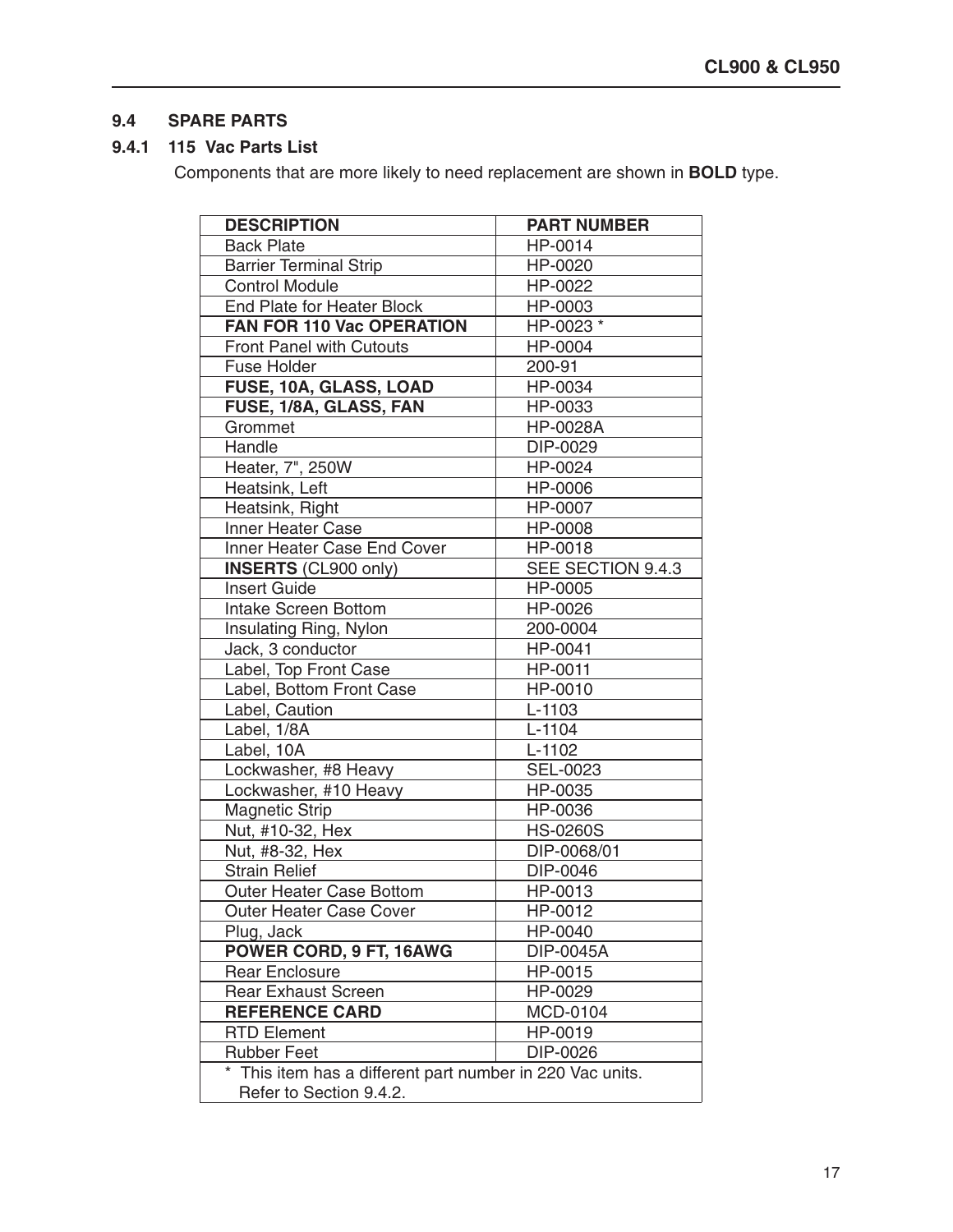### 9.4.1 115 Vac Parts List (continued)

Components that are more likely to need replacement are shown in BOLD type.

| <b>DESCRIPTION</b>                                        | <b>PART NUMBER</b> |
|-----------------------------------------------------------|--------------------|
| Screw, #10-32 x 1" Long, Socket Cap                       | <b>HS-0192S</b>    |
| Screw, #6 x 1/4" Long, Self Tap, Pan                      | <b>DIP-0067S</b>   |
| Screw, #6 x 3/8", Type F                                  | DIP-0072           |
| Screw, #6 x 1/2" Long, Self Tap, Black                    | DIP-0067           |
| Screw, #8-32 x 1/2" Long, Socket Cap                      | <b>HS-0183S</b>    |
| Screw, #8-32 x 1/4" Long, Fillister Head                  | <b>HS-0102</b>     |
| Screw, #8-32 x 3/8" Long, Fillister Head                  | HS-0339            |
| Screw, #8-32 x 5/16" Long, Black Oxide                    | HS-0269            |
| Screw, #8-32 x 1/2" Long, Pan Head                        | DIP-0065           |
| Shield for Fan                                            | HP-0031            |
| Socket Head, #8-32 x 1/4" Long                            | <b>HS-0370S</b>    |
| Solid State Relay                                         | HP-0021            |
| Spacer for Fan                                            | HP-0030            |
| Standoff, #8-32 through 1"                                | HP-0032            |
| Stabilizing Block (CL900)                                 | HP-0017            |
| Stabilizing Block (CL950)                                 | HP0046             |
| <b>Stabilizing Block Metal Shield</b>                     | HP-0016            |
| Stud, #8-32 x 3/8" Long                                   | RPI-0011           |
| Switch, Rocker, ON/OFF, DPST, 20A                         | DIP-0054 *         |
| for 125 Vac                                               |                    |
| Switch, Rocker, °C/°F, SPST, 20A                          | DIP-0052           |
| for 125 Vac (16A/250 Vac)                                 |                    |
| <b>THERMALSTAT</b> (above fan)                            | HP-0025            |
| Thermalstat                                               | HP-0027            |
| * This item has a different part number in 220 Vac units. |                    |
| Refer to Section 9.4.2.                                   |                    |

### 9.4.2 220 Vac Parts List

The following two components are unique to 220 Vac units.

| <b>DESCRIPTION</b>              | <b>PART NUMBER</b> |
|---------------------------------|--------------------|
| * Fan for 220 Vac operation     | HP-0023A           |
| * Switch, Rocker, ON/OFF, DPST, | DIP-0054A          |
| for 250 Vac                     |                    |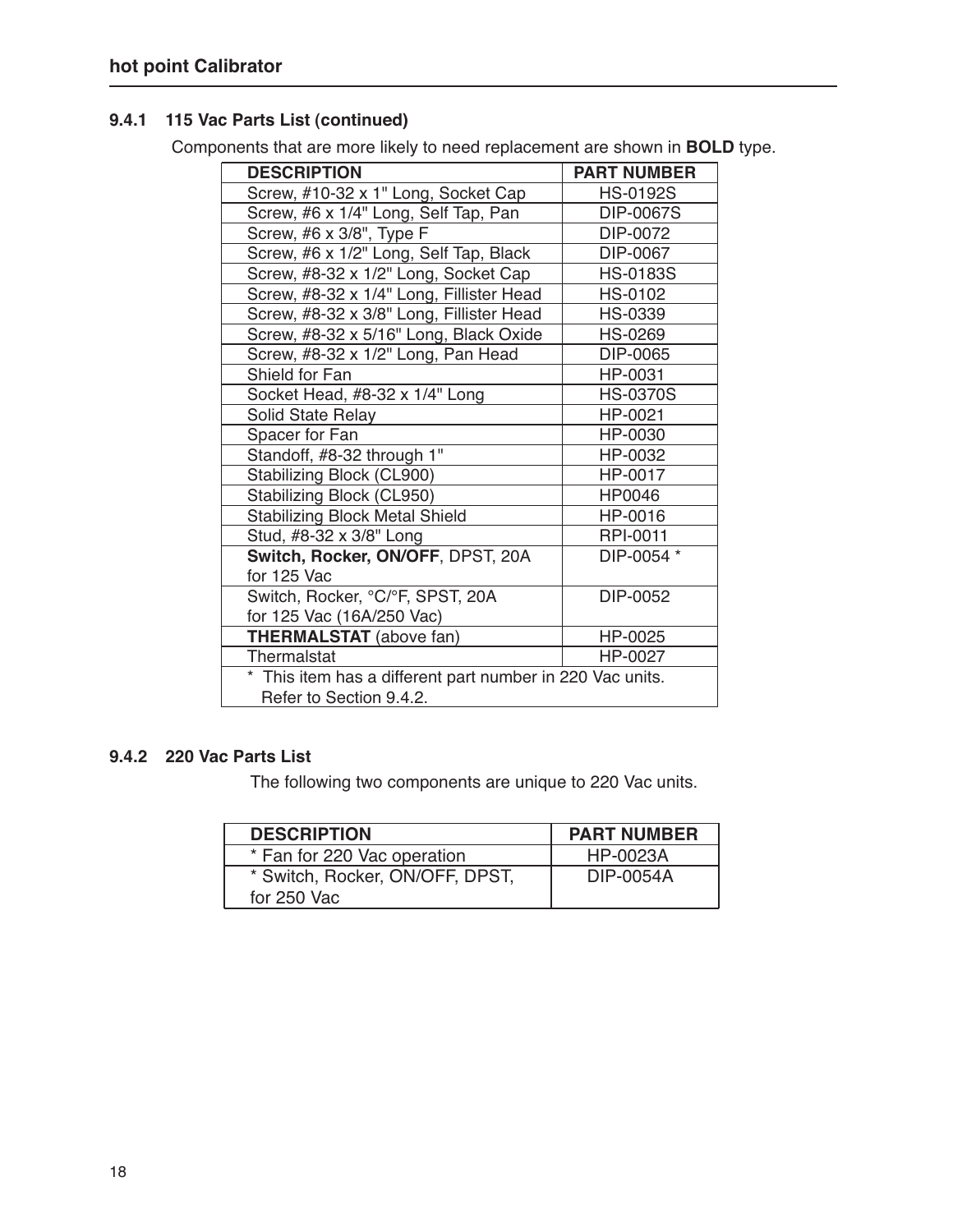### 9.4.3 Inserts Parts List (CL900)

| <b>DESCRIPTION</b>            | <b>PART NUMBER</b> |
|-------------------------------|--------------------|
| (WELL SIZE)                   | (INSERT)           |
| $1/8$ " dia. $x$ 4" deep      | <b>CL901</b>       |
| $1/8$ " dia. $\times$ 6" deep | <b>CL902</b>       |
| $3/16$ " dia. x 4" deep       | <b>CL903</b>       |
| 3/16" dia. x 6" deep          | <b>CL904</b>       |
| $1/4$ " dia. $x$ 4" deep      | <b>CL905</b>       |
| $1/4$ " dia. $x 6$ " deep     | <b>CL906</b>       |
| 5/16" dia. x 4" deep          | <b>CL907</b>       |
| 5/16" dia. x 6" deep          | <b>CL908</b>       |
| $3/8$ " dia. $x$ 4" deep      | <b>CL909</b>       |
| $3/8$ " dia. $\times$ 6" deep | <b>CL910</b>       |
| <b>Undrilled Insert</b>       | <b>CL911</b>       |
| <b>Insert Block Tongs</b>     | <b>CL920</b>       |

### **SECTION 10 SPECIFICATIONS**

**NOTE** 

All specifications assume that the test probe is in contact with the bottom<br>of the well. See Section 5.1, Step 2.a, for probe length recommendations.

### 10.1 CONTROL PANEL

| <b>PROCESS VALUE DISPLAY:</b> | Digital LED (0.4" high), red                                                                                                                                                              |
|-------------------------------|-------------------------------------------------------------------------------------------------------------------------------------------------------------------------------------------|
| <b>SETPOINT DISPLAY:</b>      | Digital LED (0.3152" high), green                                                                                                                                                         |
| <b>PARAMETER DISPLAY:</b>     | Setpoint, Control Output, Proportional Band,<br>Integral Time, Derivative Time, High/Low Alarm<br>Limit, Cycle Time, Alarm Sensitivity, Sensor<br>Compensation, Lower/Upper Setting Limit |
| <b>STATUS DISPLAY:</b>        | Auto-tuning, High/Low Alarm, Control Output                                                                                                                                               |
| <b>SETPOINT SETTING</b>       |                                                                                                                                                                                           |
| <b>SETTING METHOD:</b>        | Front membrane keypad                                                                                                                                                                     |
| <b>SETPOINT SELECTION:</b>    | Parameter check, UP, DOWN, AUTO-TUNE, ENT,<br>MODE KEY (13 modes)                                                                                                                         |
| <b>SENSOR TYPE:</b>           | RTD, Pt, 100 $\Omega$ (alpha = 0.00385)                                                                                                                                                   |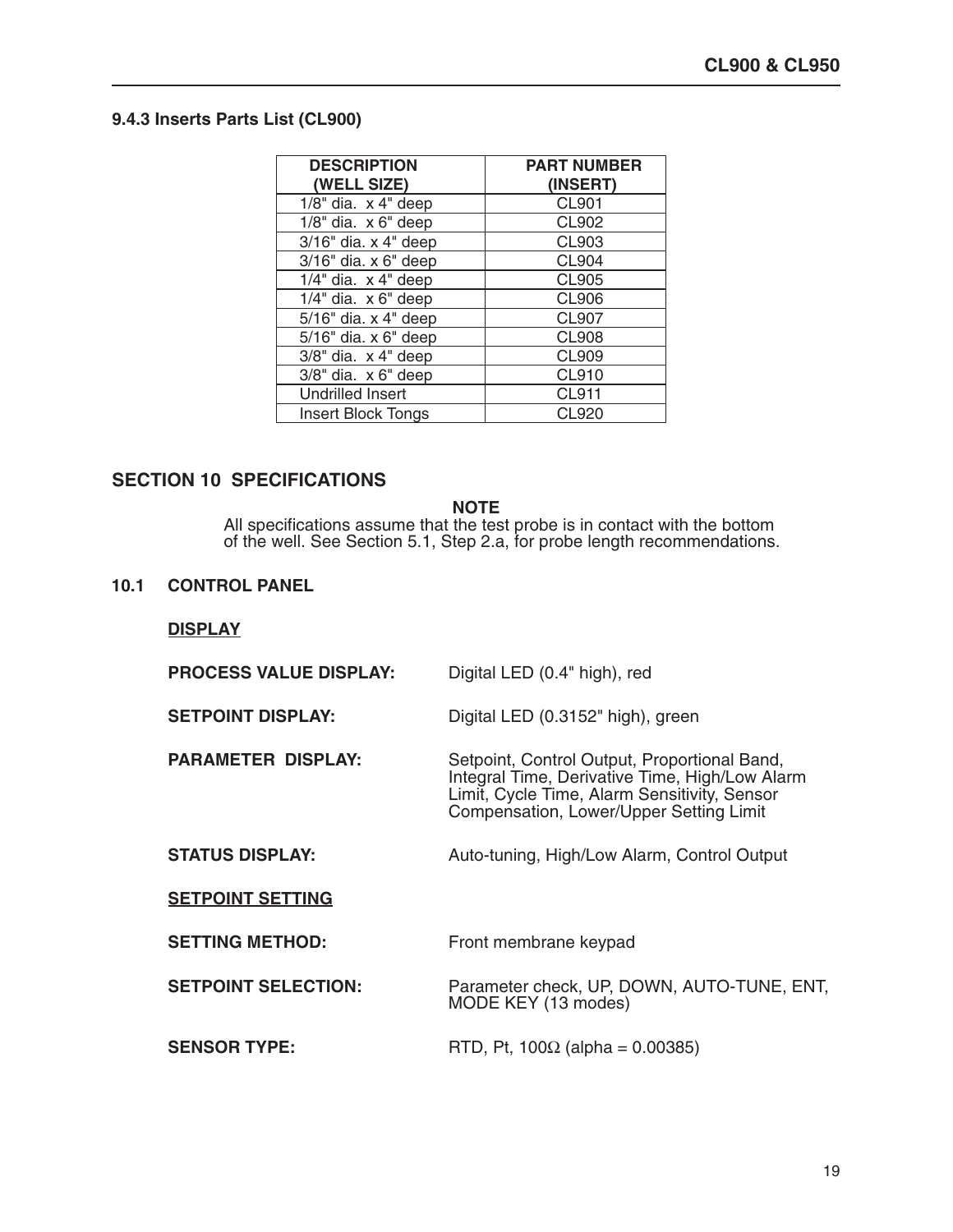## **FACTORY SET PID VALUES**

|      | <b>PROPORTIONAL BAND:</b><br><b>INTEGRAL TIME:</b><br><b>DERIVATIVE TIME:</b><br><b>CYCLE TIME:</b> | 2.2%<br>105 seconds<br>14 seconds<br>1 second (for other parameters, see Table 9-1) |                                                                   |  |                                                                     |
|------|-----------------------------------------------------------------------------------------------------|-------------------------------------------------------------------------------------|-------------------------------------------------------------------|--|---------------------------------------------------------------------|
| 10.2 | <b>CALIBRATOR</b>                                                                                   |                                                                                     |                                                                   |  |                                                                     |
|      | <b>TEMPERATURE RANGE:</b>                                                                           | Low:<br>High:                                                                       | ambient $+40^{\circ}F$ (ambient $+22^{\circ}C$ )<br>900°F (482°C) |  |                                                                     |
|      | <b>OPERATING AMBIENT</b><br><b>TEMPERATURE:</b>                                                     |                                                                                     | 40°F to 100°F (50°C to 38°C)                                      |  |                                                                     |
|      | <b>ACCURACY:</b>                                                                                    | CL900:                                                                              | 4" test well:                                                     |  | $\pm 3$ °F $\pm 1$ LSD of<br>displayed resolution                   |
|      |                                                                                                     |                                                                                     | 6" test well:                                                     |  | $±1.5^{\circ}$ F ±1 LSD of<br>displayed value                       |
|      |                                                                                                     | CL950:                                                                              | $±1.5^{\circ}$ F ±1 LSD of displayed value                        |  |                                                                     |
|      | <b>CONTROL STABILITY:</b>                                                                           | $\pm 0.3$ °F or better                                                              |                                                                   |  |                                                                     |
|      | <b>TEMPERATURE</b><br><b>UNIFORMITY:</b>                                                            | CL900:                                                                              | 4" test well:                                                     |  | $\pm 0.4\%$ , within 0 to<br>1" from the bottom of<br>the test well |
|      |                                                                                                     |                                                                                     | 6" test well:                                                     |  | $\pm 0.3$ %, within 0 to<br>1" from the bottom of<br>the test well  |
|      |                                                                                                     | CL950:                                                                              | the test well                                                     |  | $\pm 0.3$ %, within 0 to 1" from the bottom of                      |
|      | <b>MAXIMUM PROBE</b><br><b>INSERTION:</b>                                                           | CL900:                                                                              | 4" test well inserts:<br>6" test well inserts:                    |  | 4" (100 mm)<br>6" (150 mm)                                          |
|      |                                                                                                     | CL950:                                                                              | $6"$ (150 mm)                                                     |  |                                                                     |
|      | <b>INSERT WELL INSIDE</b><br><b>DIAMETERS (CL900):</b>                                              | undrilled insert                                                                    | 1/8", 3/16", 1/4", 5/16", 3/8" nominal and                        |  |                                                                     |
|      | <b>POWER REQUIREMENTS:</b>                                                                          | Standard:<br>Optional:                                                              | 220 Vac, 50/60 Hz, 4.8A, 1.05kW                                   |  | 110-125 Vac, 50/60 Hz, 9.5A, 1.05kW                                 |
|      | <b>WEIGHT:</b>                                                                                      | 22.3 lb (10.1 kg)                                                                   |                                                                   |  |                                                                     |
|      | <b>DIMENSIONS:</b>                                                                                  | Refer to Figure 10.1.                                                               |                                                                   |  |                                                                     |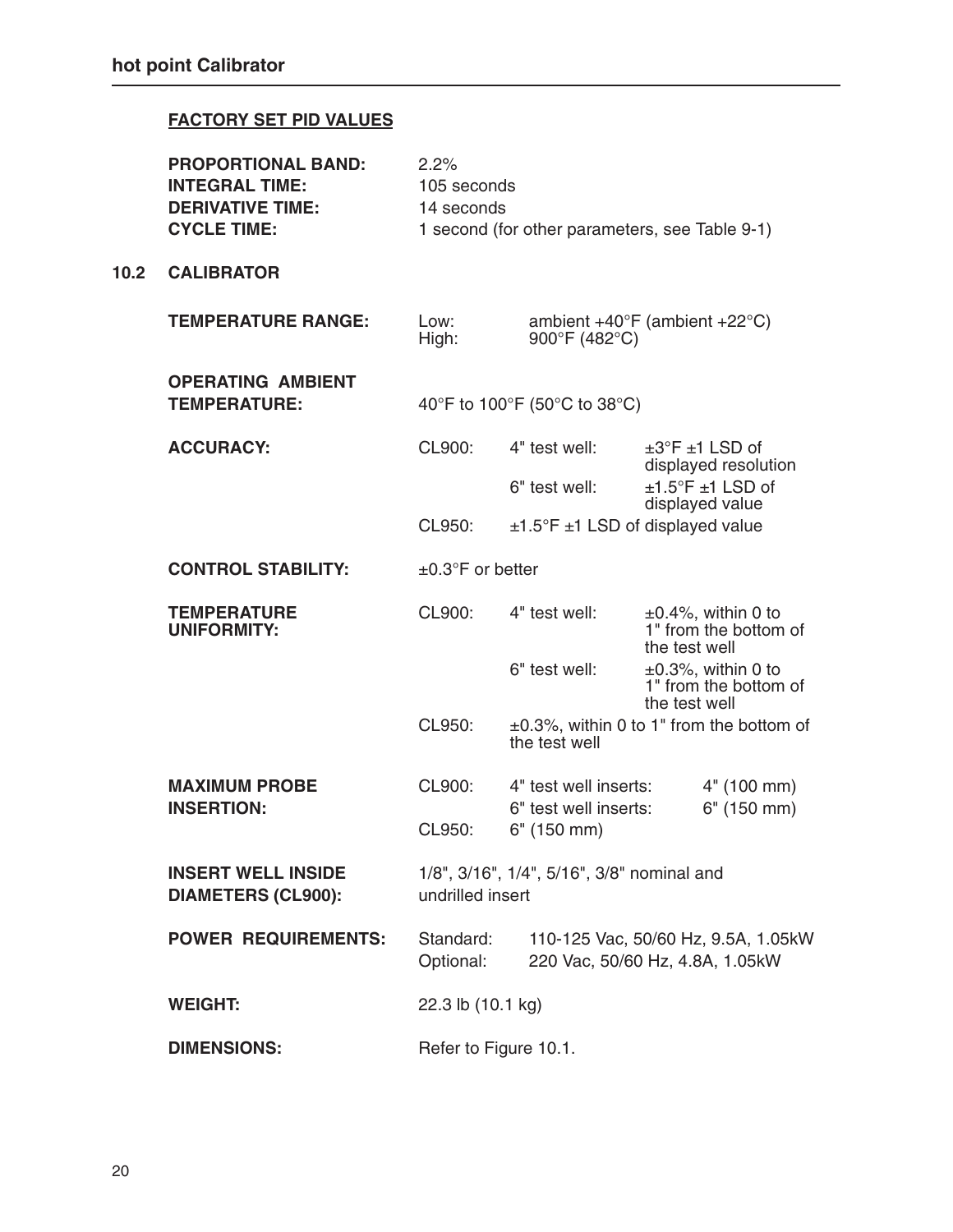

Figure 10-1. CL900 & CL950 Dimensions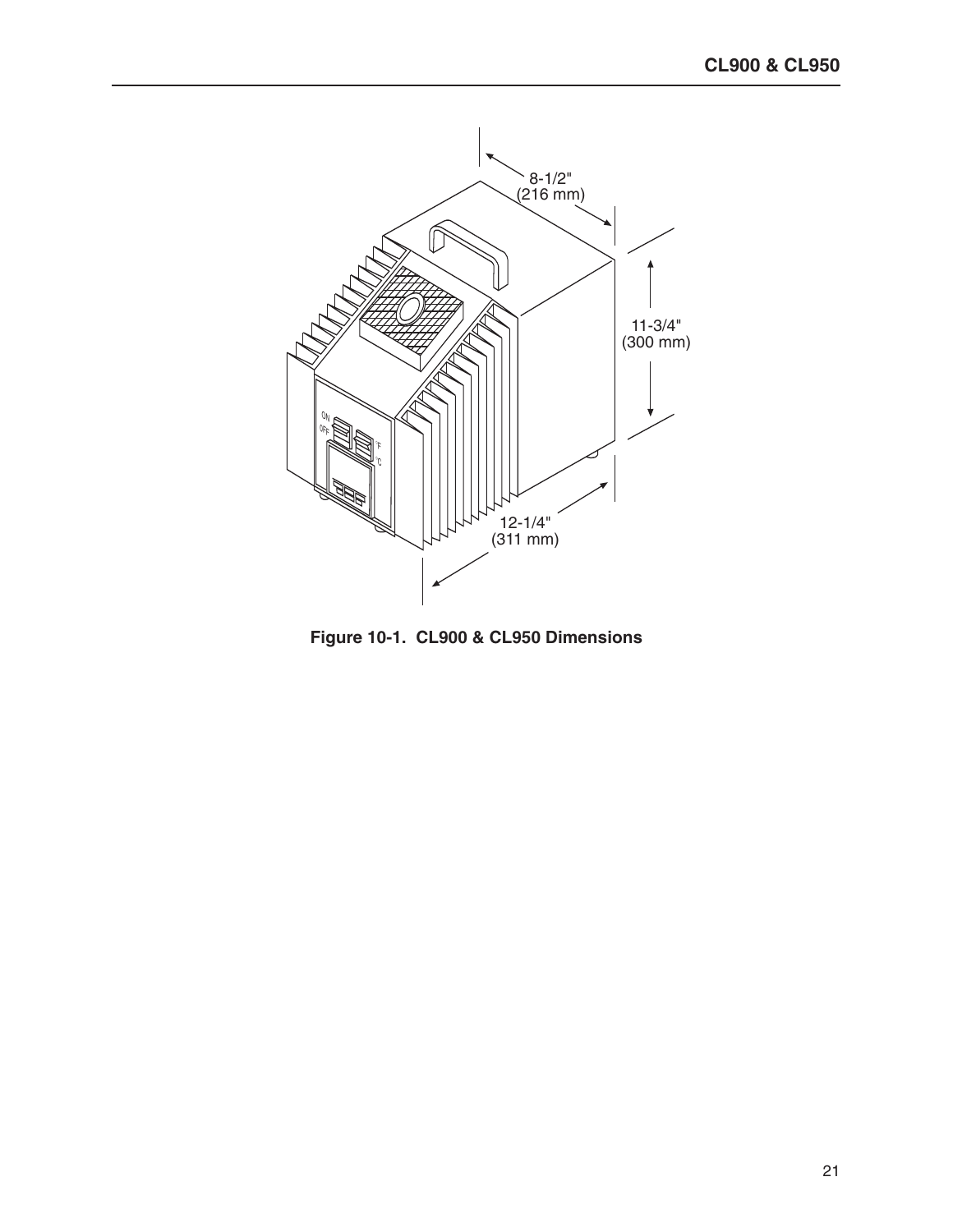# **SECTION 11 SCHEMATIC**



Figure 11-1. CL900 & CL950 (110V) Schematic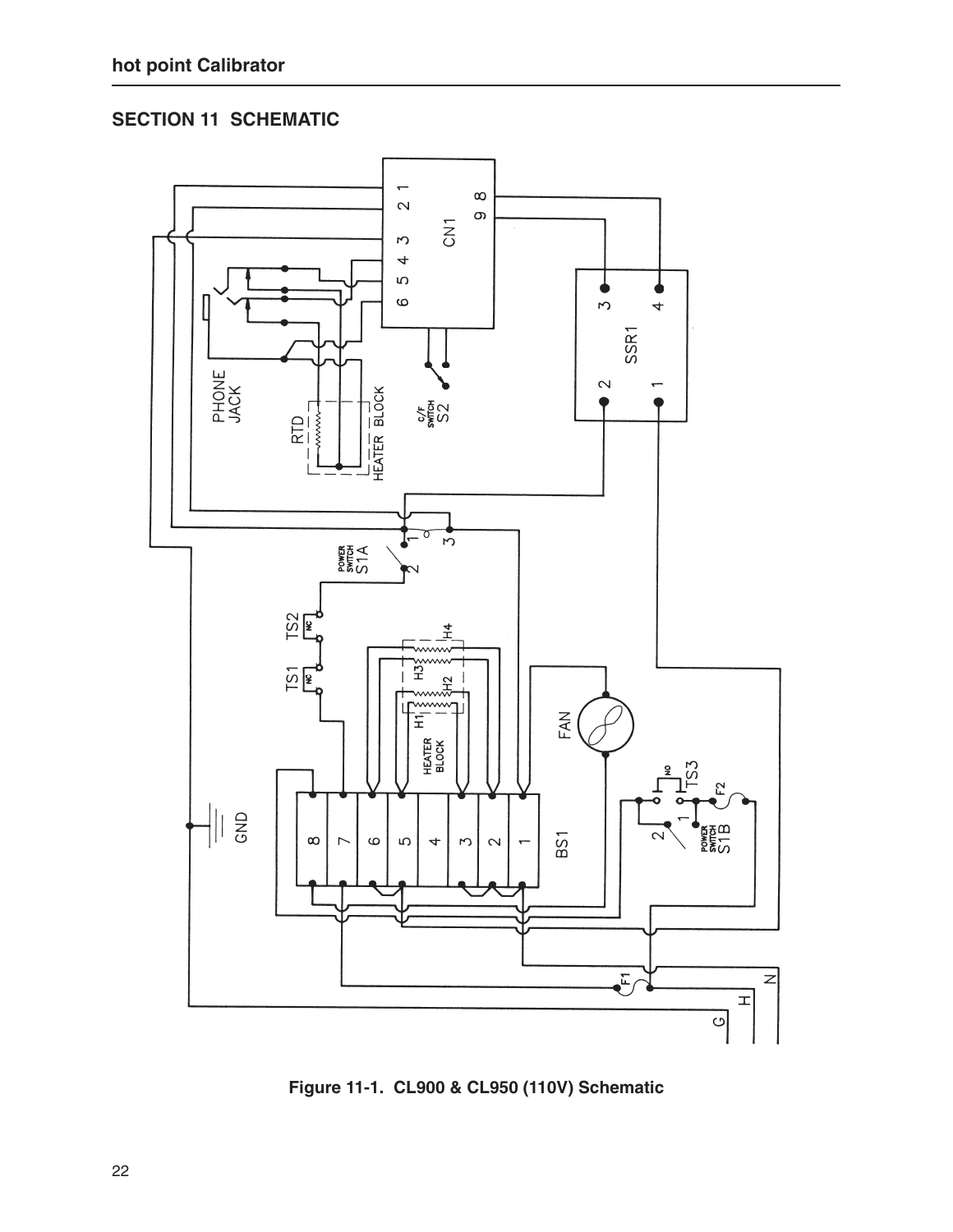

Figure 11-2. CL900 & CL950 (220V) Schematic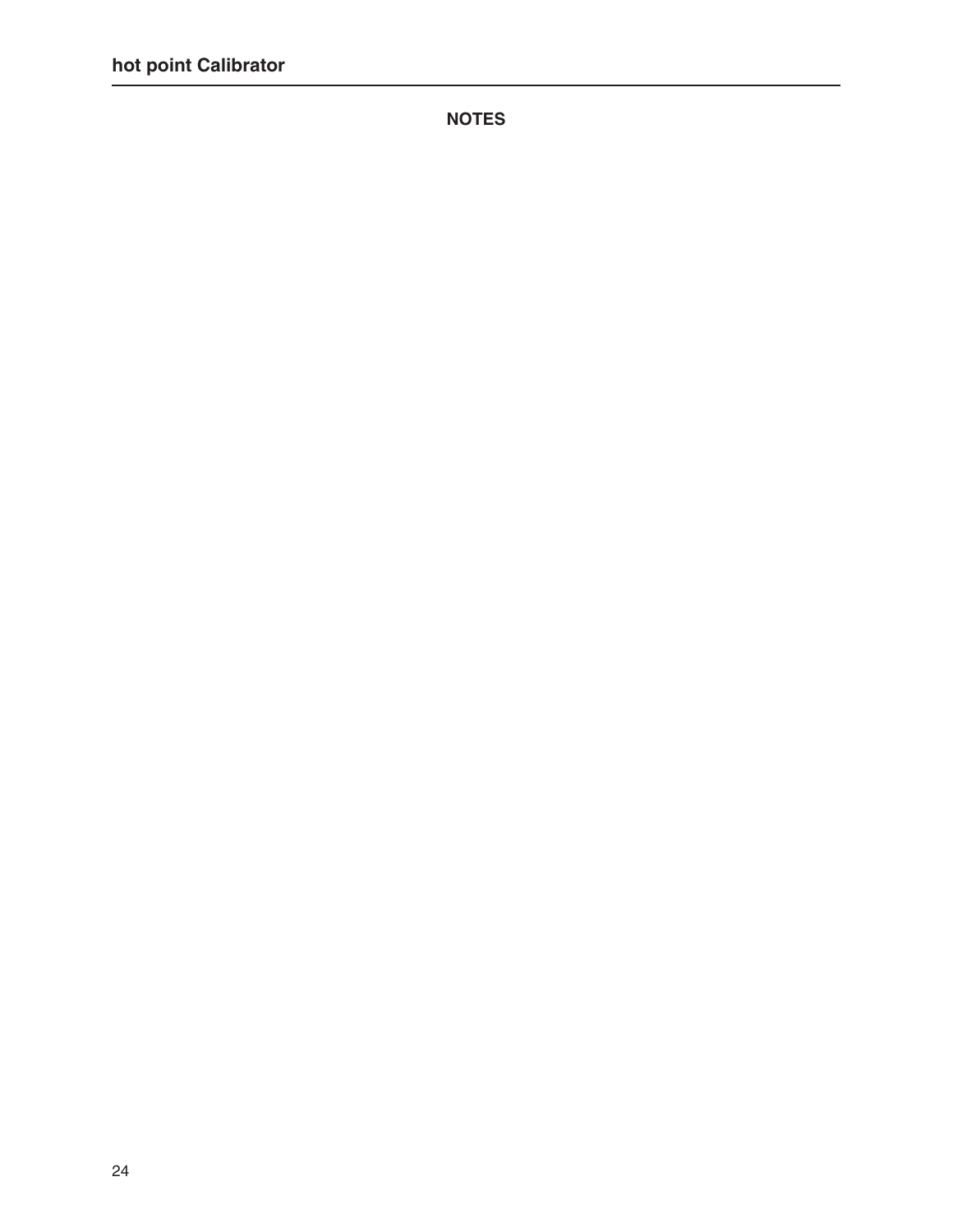## **SECTION 1 INTRODUCTION**

OMEGA's TRCIII ice point™ Reference Cell relies on the equilibrium of ice and distilled. deionized water at atmospheric pressure to maintain six reference wells at precisely 0°C. The well extends into a sealed cylindrical chamber (containing the distilled, deionized water) whose outer walls are cooled by thermo-electric cooling elements. The increase in volume produced by the creation of ice crystals within the Reference Cell is sensed by the expansion of a bellows which operates a microswitch and controls the cooling elements. The alternate freezing and thawing of the ice accurately maintains a  $0^{\circ}$ C environment around the reference wells. The ice point Reference Cell is available in two models: 115 Vac model (part number: TRCIII) as well as the 220 Vac model (part number: TRCIII-220).

### **CAUTION** Protect the TRCIII from freezing conditions (including shipping). Damage will result if the unit is stored below 40°F.

Features of the ice point Reference Cell include:

- Provides a highly accurate  $0^{\circ}$ C thermo-electric "refrigerator"
- Eliminates old fashioned "ice bath"
- Supports versatile use in the factory, laboratory or instrument shop
- Calibrates all temperature instruments and temperature sensors
- Includes rugged outer case for safe portability
- Accepts up to 6 probes

Figure 1-1 shows the TRCIII ice point Reference Cell.



Figure 1-1. TRCIII ice point Reference Cell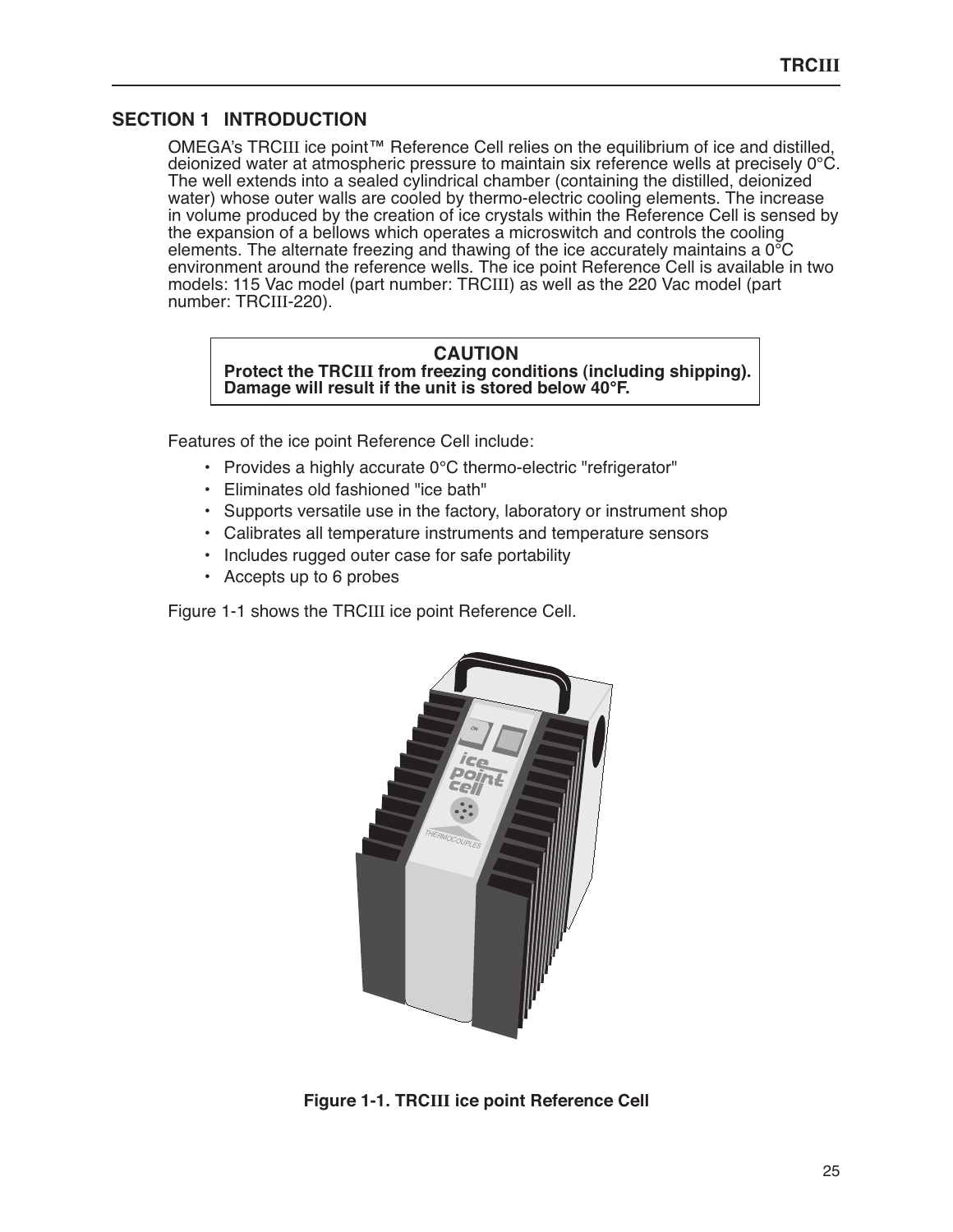### **SECTION 2 UNPACKING**

Remove the Packing List and verify that you have received all equipment. If you have any questions about the shipment, please call the OMEGA Customer Service Department.

Upon receipt of shipment, inspect the container and equipment for any signs of damage. Take particular note of any evidence of rough handling in transit. Immediately report any damage to the shipping agent.

### **NOTE**

The carrier will not honor any claims unless all shipping material is saved for their examination. After examining and removing contents, save packing material and carton in the event reshipment is necessary.

Make sure the following is packed in the shipping box.

- TRCIII ice point Reference Cell
- Bottle of mineral oil (approximately 1 ounce)
- Operator's manual

### **SECTION 3 SAFETY**

Operate the ice point Reference Cell in ambient temperatures between 35°F and 90°F (2°C and 32°C). Allow sufficient air circulation by leaving a minimum of 2 inches of space between the rear of the ice point Reference Cell and nearby objects. The thermo-electric cooling modules rely on free air convection over the two finned heat sinks. Refer to Figure 3-1.



Figure 3-1. Location of the ice point Reference Cell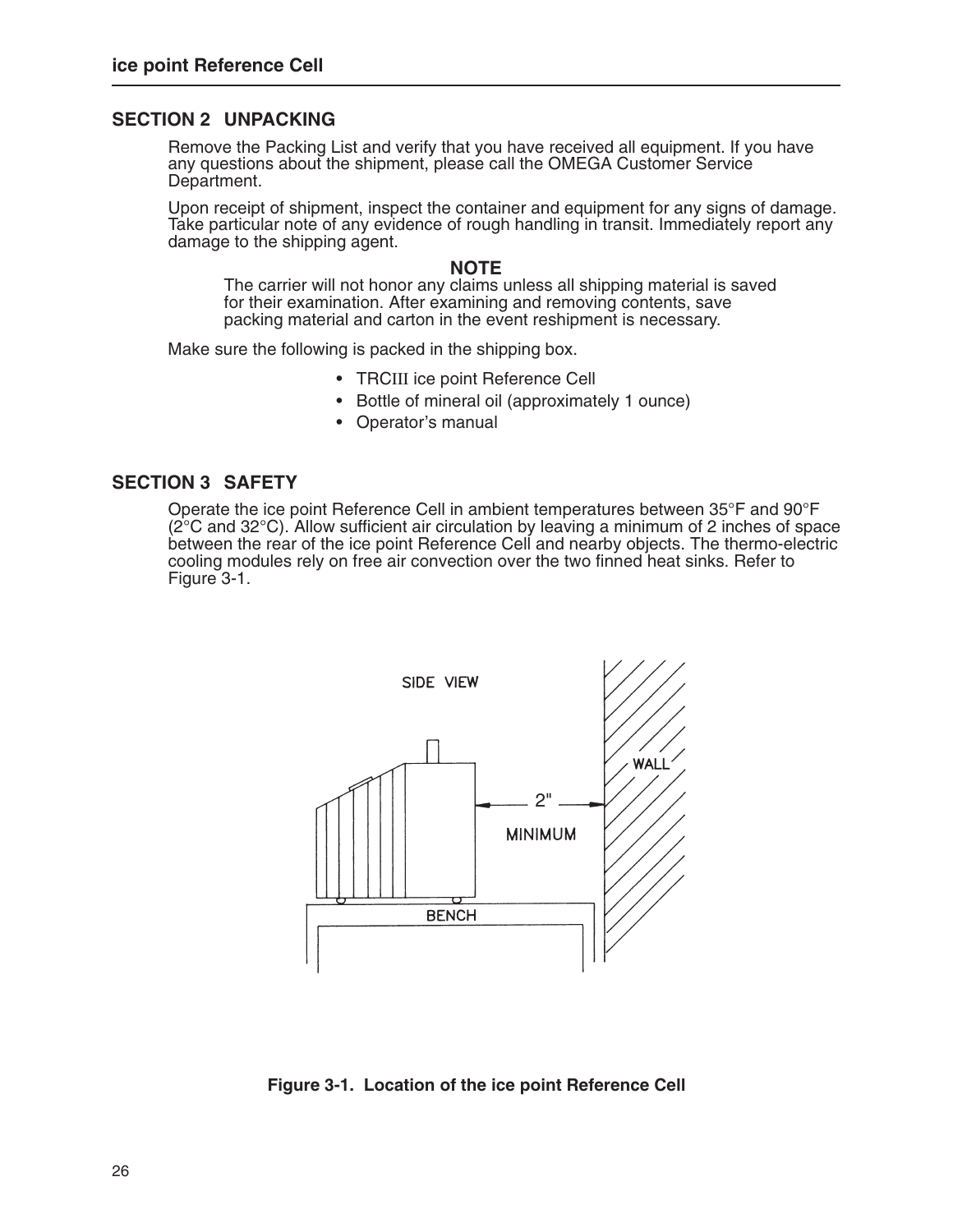### SECTION 4 PARTS OF THE ice point REFERENCE CELL

- On the top of the TRCIII is a handle for easy transportability.
- On the sloping front surface of the unit is the power switch and the power indicator light.
- Below the power switch and light are 6 reference wells (5/32" ID holes) where up to 6 thermocouple probes can fit in to be tested. Refer to Figure 4-1. These reference wells extend into a sealed cylindrical cell containing distilled, deionized water. The reference cell wall is cooled by thermo-electric modules. When ice is formed within the reference cell, an increase in volume is sensed by the expansion of a bellows. This bellows actuates a microswitch which turns off power to the modules. As the ice within the reference cell begins to melt, the bellows contract. This activates the microswitch, which in turn energizes the cooling modules. The microswitch actuator is factoryadjusted to maintain sufficient ice within the reference cell to maintain a well temperature within  $0^{\circ}C \pm 0.1^{\circ}C$ . The sensitivity of the bellows mechanism is such that the amount of formation and melting of ice will provide stability to within  $\pm$  0.04 °C.



Figure 4-1. Interior View of the ice point Reference Cell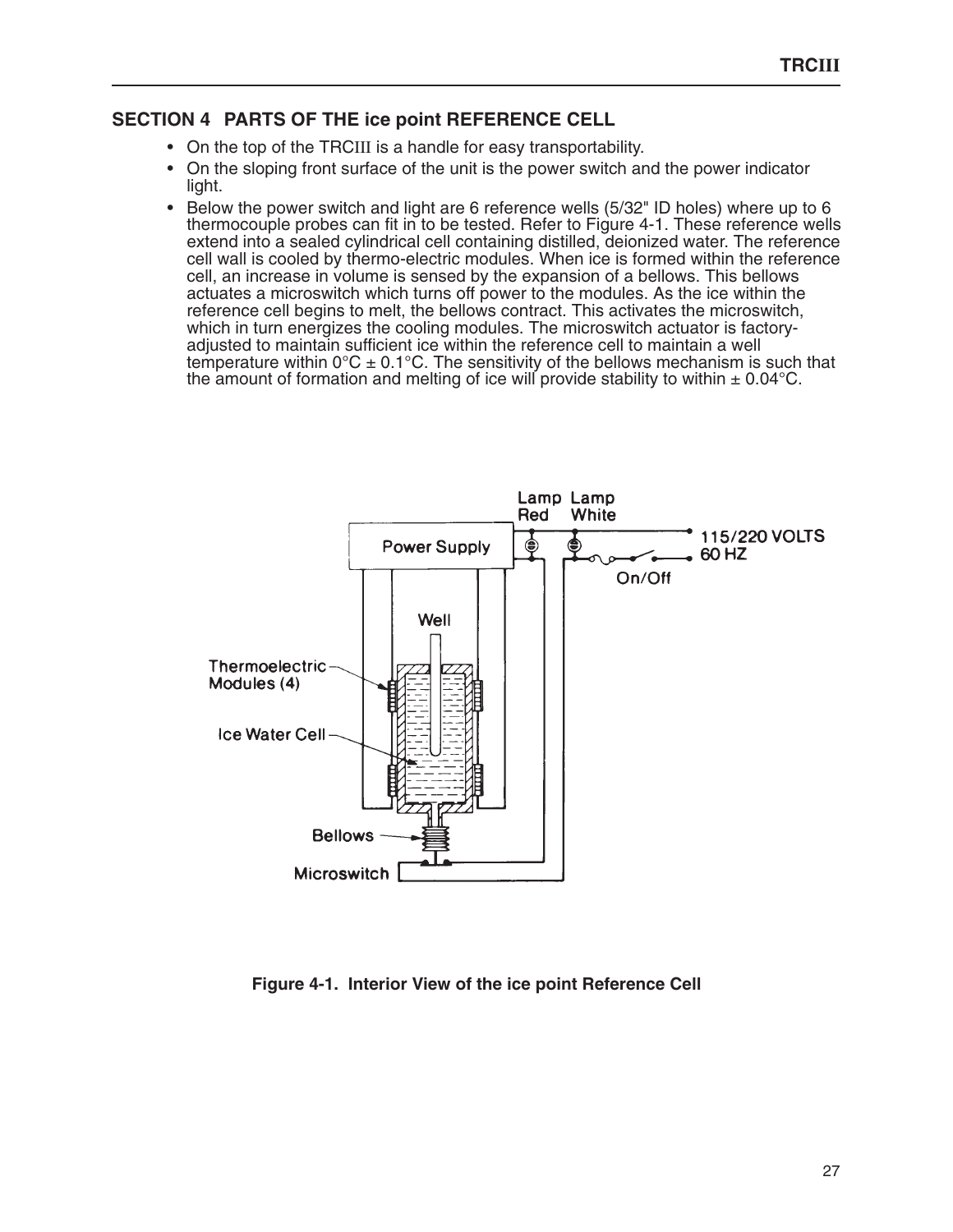### **SECTION 5 OPERATING PROCEDURES**

- 1. Place the ice point Reference Cell to allow a 2-inch minimum of free air space on all sides. The thermo-electric cooling modules rely on free air convection over the two finned heat sinks. NO fan is required. The rear section of the unit contains the power supply. Convective air cooling is provided through a perforated panel on the bottom and a louver on each side near the top of this section. Additional cooling is supplied by a perforated sheet metal enclosure between the rear section which contains the power supply and the heat sink section which houses the reference cell.
- $2.$ Plug in the unit and turn on the power switch. The red pilot light on the front panel will illuminate (showing that power has been applied and cooling has begun).
- After 2 to 3 hours, depending on ambient air temperature, the pilot light will begin to 3. cycle. This cycle period may vary between 30 seconds to 2 minutes. At this time, the equilibrium of the reference cell is reached and the unit may be placed in service.
- 4. Add 3 to 4 drops of mineral oil or other heat-transfer fluid to each of the 6 reference wells. Place reference thermocouples into the wells, making sure that the junctions are at the bottom of the reference wells.
- The thermocouple wells are internally grounded to earth through the 3-wire power 5. cord. However, if the wells need to be grounded to an external system so as to minimize electrical noise pickup, a standard adaptor plug may be used on the power cord plug. The ground wire from the adaptor plug should be connected to the external system ground.

### SECTION 6 THERMAL "LOADING" OF THE ice point REFERENCE CELL

The thermocouple wire, which is inserted into the unit's reference well, will conduct some heat into the reference area. Obviously, if more thermocouples are placed in a well and the unit is working in a high ambient environment, more heat will be conducted into that well. The reference temperature may be affected if too great a "thermal load" (i.e., too many thermocouples) is placed on any given reference well. The unit is designed to remain within the published specification when all 6 wells are fully loaded with 6 OMEGA TRP probes. For accessory probes, refer to Section 9.

### **SECTION 7 APPLICATION NOTES**

The ice point Reference Cell provides a precise 0°C temperature environment for<br>thermocouple reference junctions, RTD (Resistance Temperature Detector) calibration, or any application requiring an accurate, stable, reference temperature.

### **Example 1: Thermocouple Reference Junctions**

The most common ice point Reference Cell application is for use in referencing thermocouples. A thermal EMF is generated at any junction of dissimilar metals. To avoid generating an EMF at the terminals of readout instruments or terminal blocks, it is common practice to "reference" the thermocouple wire as shown in Figure 7-1. Thermocouple wire is joined to copper lead wire by welding or mechanical procedures.

The junctions are maintained at exactly  $0^{\circ}$ C in the wells. The copper lead wire is connected to the readout device (which normally has copper terminals and wiring). Standard thermocouple calibration tables are compiled on the basis of this arrangement; therefore, temperatures may be read directly from standard tables. Tables may be obtained from OMEGA Engineering.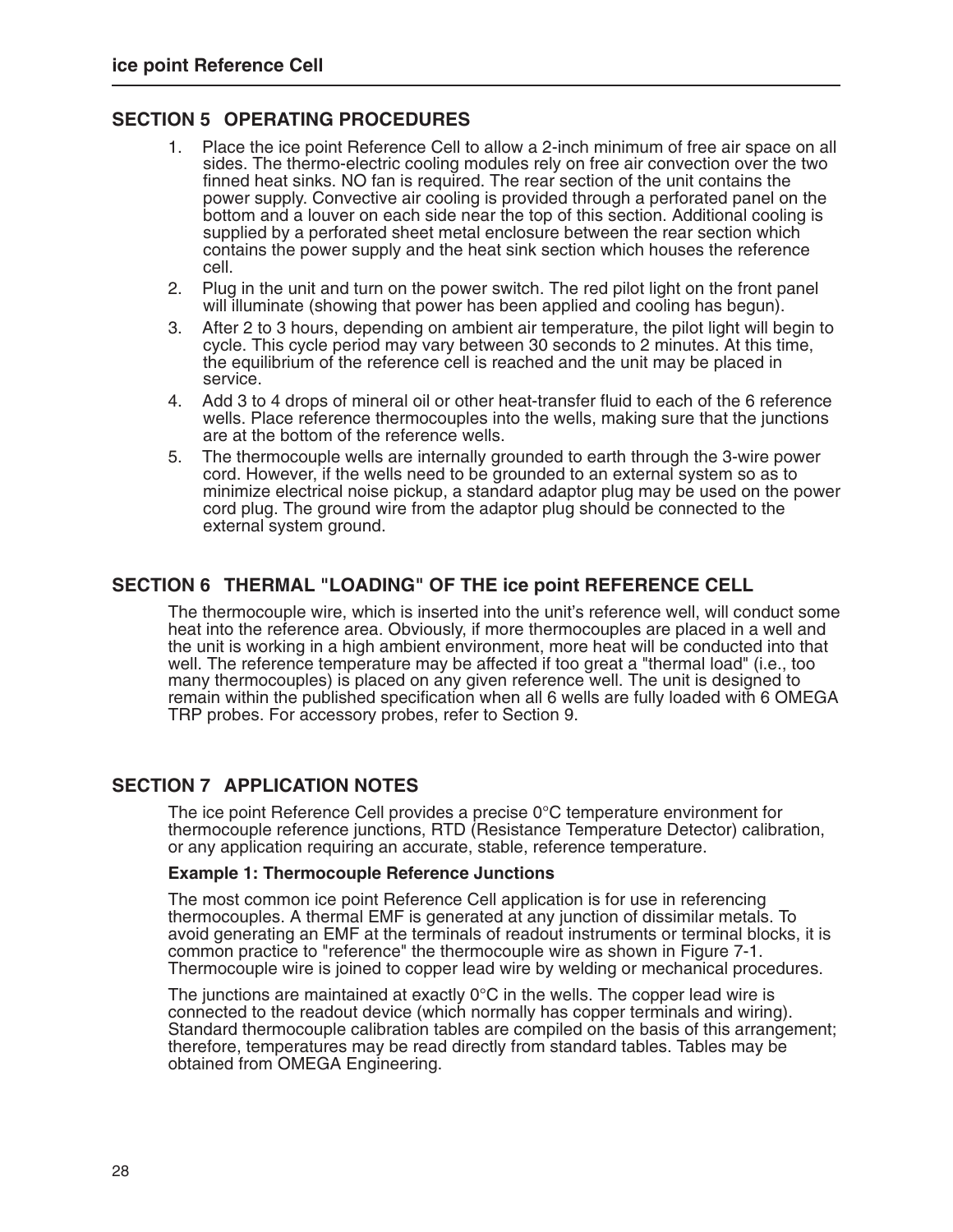

Figure 7-1. Common Thermocouple Reference Hookup

### **Example 2:**

The ice point Reference Cell may also be used for calibrating temperature sensing devices such as RTDs, thermistors, or standard mercury or alcohol thermometers. To accomplish this, simply insert the device into one of the reference wells. The reference temperature is exactly the freezing point of water.

## **SECTION 8 TROUBLESHOOTING**

The ice point Reference Cell has been designed for years of continuous, trouble-free operation. No periodic maintenance is required.

However, in case the unit fails to operate at any time, check the following items:

- Was the unit frozen or exposed to freezing temperatures during shipment or storage? If so, the reference cell may be damaged and will require factory repair.
- Is the fuse good? The fuse is located on the back panel of the unit. Replacement fuse size is 8AG, 2 amp.
- The microswitch may need adjustment. However, before any visual or mechanical checking can be done, the ice point Reference Cell must be shut off for a period of about 4 hours or until the well temperature has reached ambient temperature. Then, locate the small hole plug on the rear panel. It must be removed to make any adjustment. The adjustment screw may be reached by inserting a blade-type screwdriver with a shaft length of at least 2 3/4 inches. After turning the ice point on again, note if the pilot light is ON or OFF.

If the pilot light is ON, make the following adjustments:

- 1. Turn screw clockwise until the lamp turns OFF.
- 2. Turn screw counter-clockwise until the lamp comes ON.
- 3. Continue making 6 complete turns. Adjustment is then complete.

### **CAUTION**

If the pilot light remains lit during this adjustment procedure, the ice point Reference Cell MUST BE returned to OMEGA for repair.

If the pilot light is OFF, make the following adjustments:

- 1. Turn screw counter-clockwise until the pilot light comes ON.
- 2. Continue making 6 complete turns. Adjustment is then complete.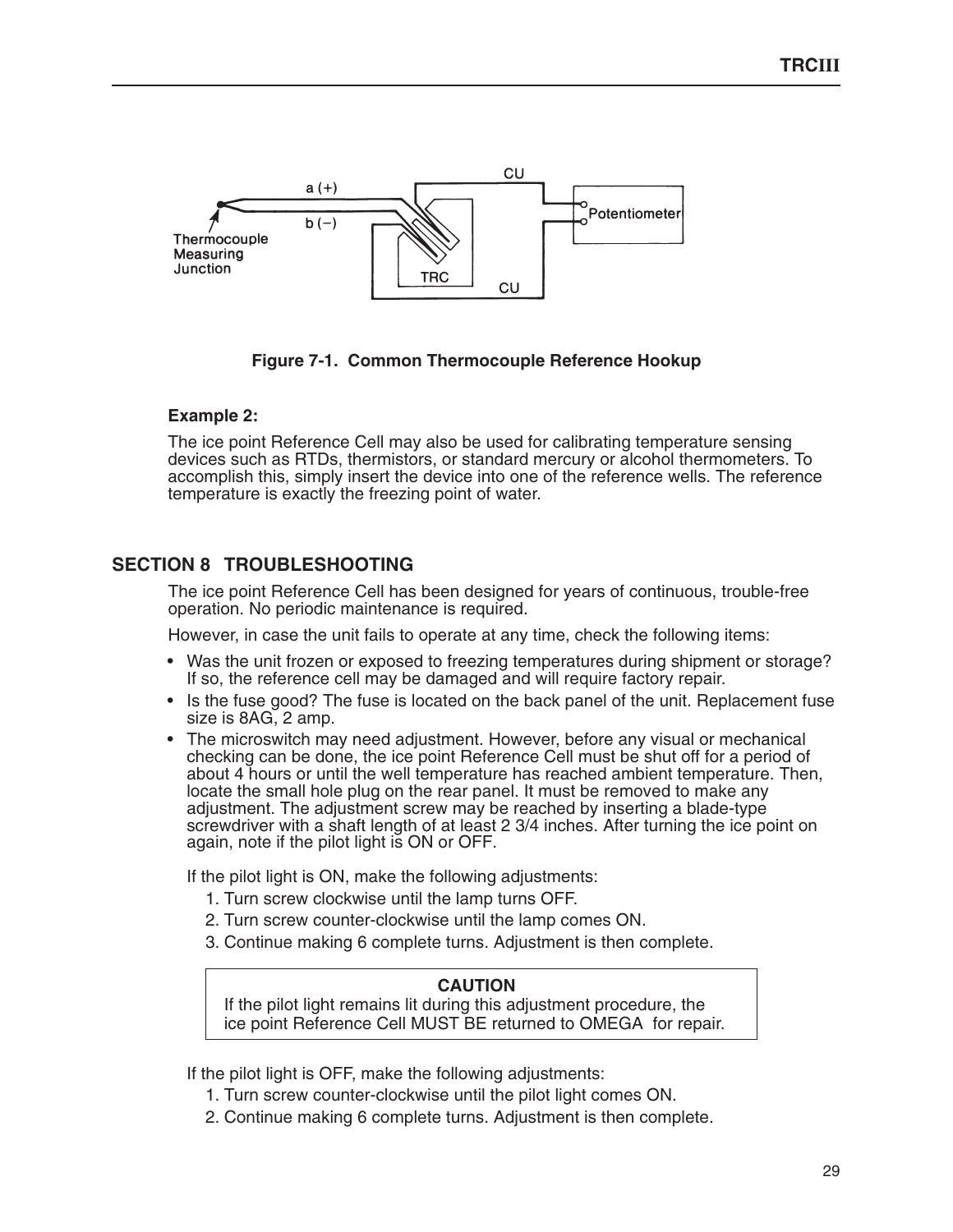• If none of the above procedures correct the condition, contact the OMEGA Customer<br>Service Department for help and directions on returning your TRCIII ice point<br>Reference Cell.

## **SECTION 9 ACCESSORIES**

The following probes may be ordered for use with the ice point Reference Cell:

| <b>PART NUMBER</b> | THERMOCOUPLE TYPE                    |
|--------------------|--------------------------------------|
| TRP-K              | K CHROMEGA®-ALOMEGA®                 |
| TRP-J              | Iron - Constantan<br>$J^-$           |
| TRP-E              | E CHROMEGA <sup>®</sup> - Constantan |
| TRP-T              | Copper - Constantan                  |
| TRP-S              | S Pt10% Rh - Pt                      |
| TRP-R              | R Pt13% Rh - Pt                      |
| TRP-B              | B Pt30% Rh - Pt6%Rh                  |
| TRP-G              | G W - W26%Re                         |
| TRP-C              | C W5%Re - W26%Re                     |
| TRP-D              | W3%Re - W25%Re<br>D.                 |

### **SECTION 10 SPECIFICATIONS**

| <b>REFERENCE TEMPERATURE:</b>     | $0^{\circ}$ C                                                                                     |
|-----------------------------------|---------------------------------------------------------------------------------------------------|
| <b>ACCURACY:</b>                  | $0^{\circ}C \pm 0.1^{\circ}C$ or better                                                           |
| <b>STABILITY:</b>                 | $\pm$ 0.04 °C for constant ambient stability                                                      |
| <b>AMBIENT TEMPERATURE RANGE:</b> | 35°F to 90°F (2°C to 32°C)                                                                        |
| <b>REFERENCE WELL:</b>            | 6 wells, 5/32" ID, 3-3/4" deep. Wells are<br>thermally and electrically grounded to each<br>other |
| <b>POWER REQUIRED:</b>            | 115V, 60 Hz, 100 watts (220V also available)                                                      |
| <b>STABILIZATION TIME:</b>        | 2 or 3 hours depending on ambient<br>temperature and thermal load                                 |
| <b>WEIGHT:</b>                    | 21 pounds (9.2 kilograms)                                                                         |
| <b>DIMENSIONS:</b>                | Refer to Figure 10-1.                                                                             |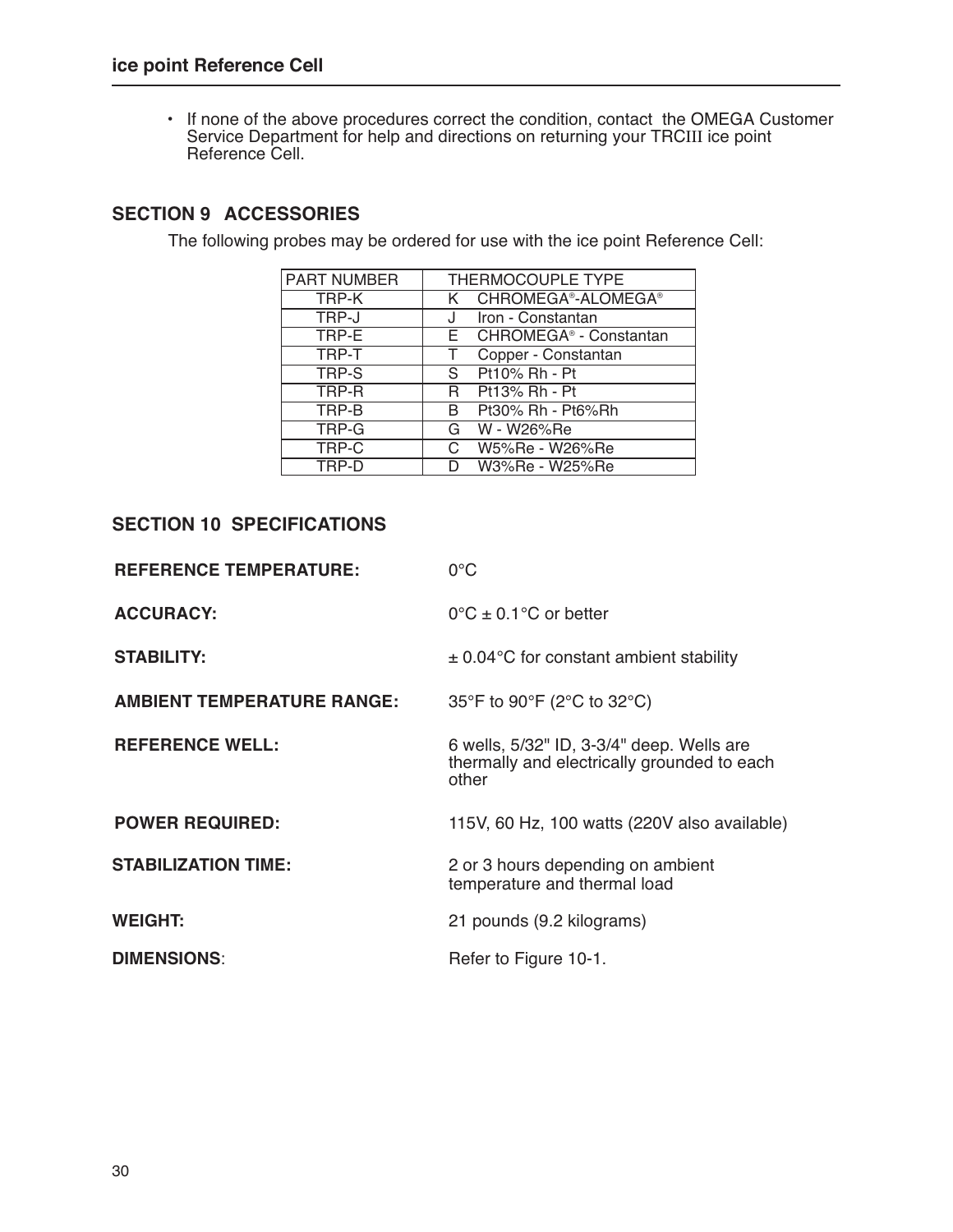

Figure 10-1. Dimensions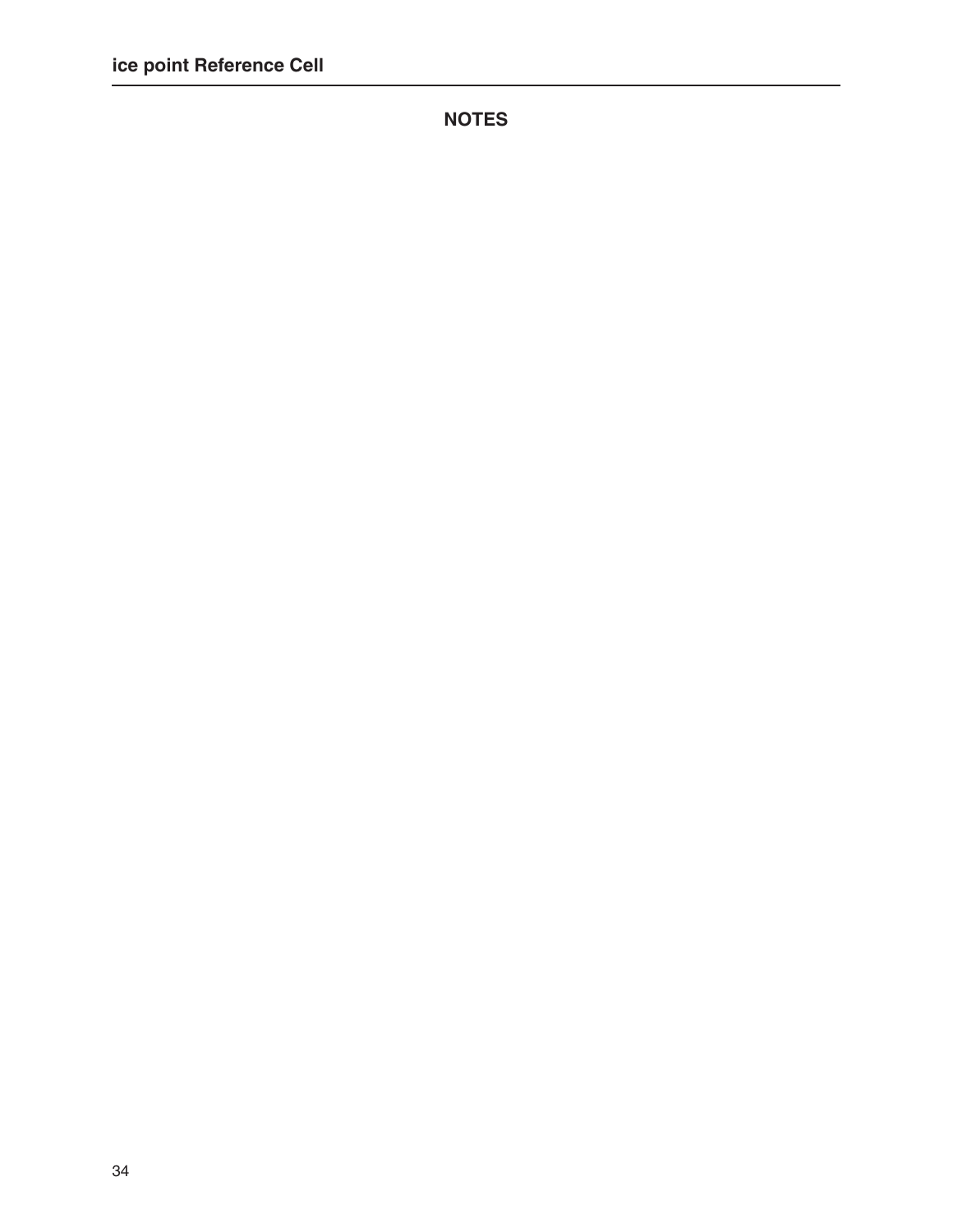

# **WARRANTY/DISCLAIMER**

OMEGA ENGINEERING, INC. warrants this unit to be free of defects in materials and workmanship for a period of **13 months** from date of purchase. OMEGA's WARRANTY adds an additional one (1) month grace period to the normal **one (1) year product warranty** to cover handling and shipping time. This ensures that OMEGA's customers receive maximum coverage on each product.

If the unit malfunctions, it must be returned to the factory for evaluation. OMEGA's Customer Service Department will issue an Authorized Return (AR) number immediately upon phone or written request. Upon examination by OMEGA, if the unit is found to be defective, it will be repaired or replaced at no charge. OMEGA's WARRANTY does not apply to defects resulting from any action of the purchaser, including but not limited to mishandling, improper interfacing, operation outside of design limits, improper repair, or unauthorized modification. This WARRANTY is VOID if the unit shows evidence of having been tampered with or shows evidence of having been damaged as a result of excessive corrosion; or current, heat, moisture or vibration; improper specification; misapplication; misuse or other operating conditions outside of OMEGA's control. Components in which wear is not warranted, include but are not limited to contact points, fuses, and triacs.

**OMEGA is pleased to offer suggestions on the use of its various products. However, OMEGA neither assumes responsibility for any omissions or errors nor assumes liability for any damages that result from the use of its products in accordance with information provided by OMEGA, either verbal or written. OMEGA warrants only that the parts manufactured by the company will be as specified and free of defects. OMEGA MAKES NO OTHER WARRANTIES OR REPRESENTATIONS OF ANY KIND WHATSOEVER, EXPRESSED OR IMPLIED, EXCEPT THAT OF TITLE, AND ALL IMPLIED WARRANTIES INCLUDING ANY WARRANTY OF MERCHANTABILITY AND FITNESS FOR A PARTICULAR PURPOSE ARE HEREBY DISCLAIMED. LIMITATION OF LIABILITY: The remedies of purchaser set forth herein are exclusive, and the total liability of OMEGA with respect to this order, whether based on contract, warranty, negligence, indemnification, strict liability or otherwise, shall not exceed the purchase price of the component upon which liability is based. In no event shall OMEGA be liable for consequential, incidental or special damages.**

CONDITIONS: Equipment sold by OMEGA is not intended to be used, nor shall it be used: (1) as a "Basic Component" under 10 CFR 21 (NRC), used in or with any nuclear installation or activity; or (2) in medical applications or used on humans. Should any Product(s) be used in or with any nuclear installation or activity, medical application, used on humans, or misused in any way, OMEGA assumes no responsibility as set forth in our basic WARRANTY/DISCLAIMER language, and, additionally, purchaser will indemnify OMEGA and hold OMEGA harmless from any liability or damage whatsoever arising out of the use of the Product(s) in such a manner.

# **RETURN REQUESTS/INQUIRIES**

Direct all warranty and repair requests/inquiries to the OMEGA Customer Service Department. BEFORE RETURNING ANY PRODUCT(S) TO OMEGA, PURCHASER MUST OBTAIN AN AUTHORIZED RETURN (AR) NUMBER FROM OMEGA'S CUSTOMER SERVICE DEPARTMENT (IN ORDER TO AVOID PROCESSING DELAYS). The assigned AR number should then be marked on the outside of the return package and on any correspondence.

The purchaser is responsible for shipping charges, freight, insurance and proper packaging to prevent breakage in transit.

FOR **WARRANTY** RETURNS, please have the following information available BEFORE contacting OMEGA:

- 1. Purchase Order number under which the product was PURCHASED,
- 2. Model and serial number of the product under warranty, and
- 3. Repair instructions and/or specific problems relative to the product.

FOR **NON-WARRANTY** REPAIRS, consult OMEGA for current repair charges. Have the following information available BEFORE contacting OMEGA:

- 1. Purchase Order number to cover the COST of the repair,
- 2. Model and serial number of the product, and
- 3. Repair instructions and/or specific problems relative to the product.

OMEGA's policy is to make running changes, not model changes, whenever an improvement is possible. This affords our customers the latest in technology and engineering.

OMEGA is a registered trademark of OMEGA ENGINEERING, INC.

© Copyright 2010 OMEGA ENGINEERING, INC. All rights reserved. This document may not be copied, photocopied, reproduced, translated, or reduced to any electronic medium or machine-readable form, in whole or in part, without the prior written consent of OMEGA ENGINEERING, INC.

**PATENT NOTICE:** This product is covered by one or more of the following patents: U.K. REGISTERED 2018337.